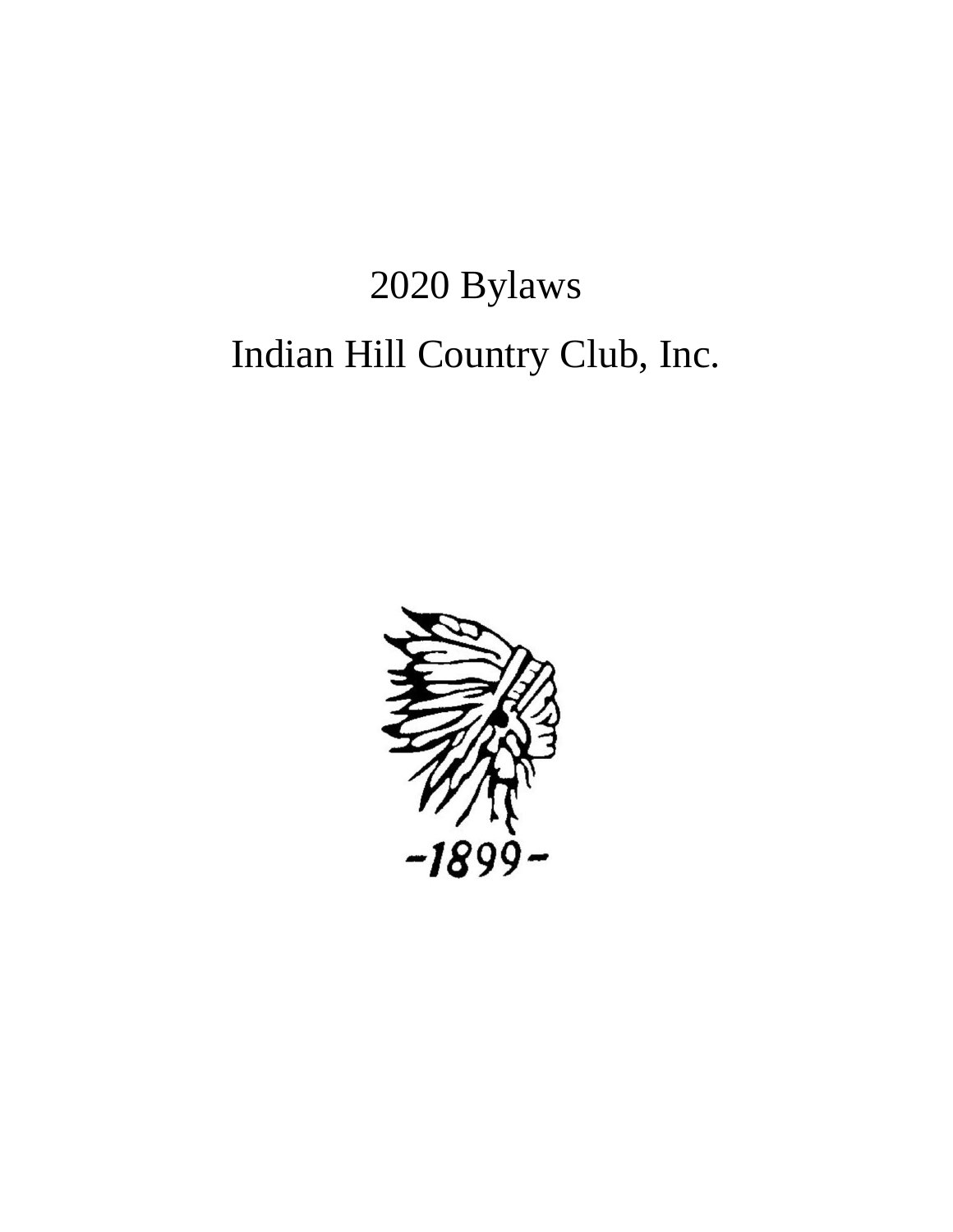# Table of Contents

#### ARTICLE I – ORGANIZATION AND OBJECTIVE **SECTIONS**

- 1. Name
- 
- 2. Purpose of the Club
- 3. Address of the Club
- 4. Seal
- 5. Property and Affairs

# ARTICLE II – GOVERNMENT

#### **SECTIONS**

- 1. Board of Directors
- 2. Vacancies in the Board and Removal
- 3. Indemnifications
- 4. Liability of Directors
- 5. Nominating & Election Committee
- 6. President
- 7. Vice President
- 8. Secretary
- 9. Treasurer
- 10. Number, Election and Tenure of Officers
- 11. Removal
- 12. Authority and Forms of Signature
- 13. Surety Bond
- 14. Office Manager

# ARTICLE III- MEETINGS OF THE BOARD OF DIRECTORS **SECTIONS**

- 1. Meetings
- 2. Notice
- 3. Quorum of the Board
- 4. Rules of Procedure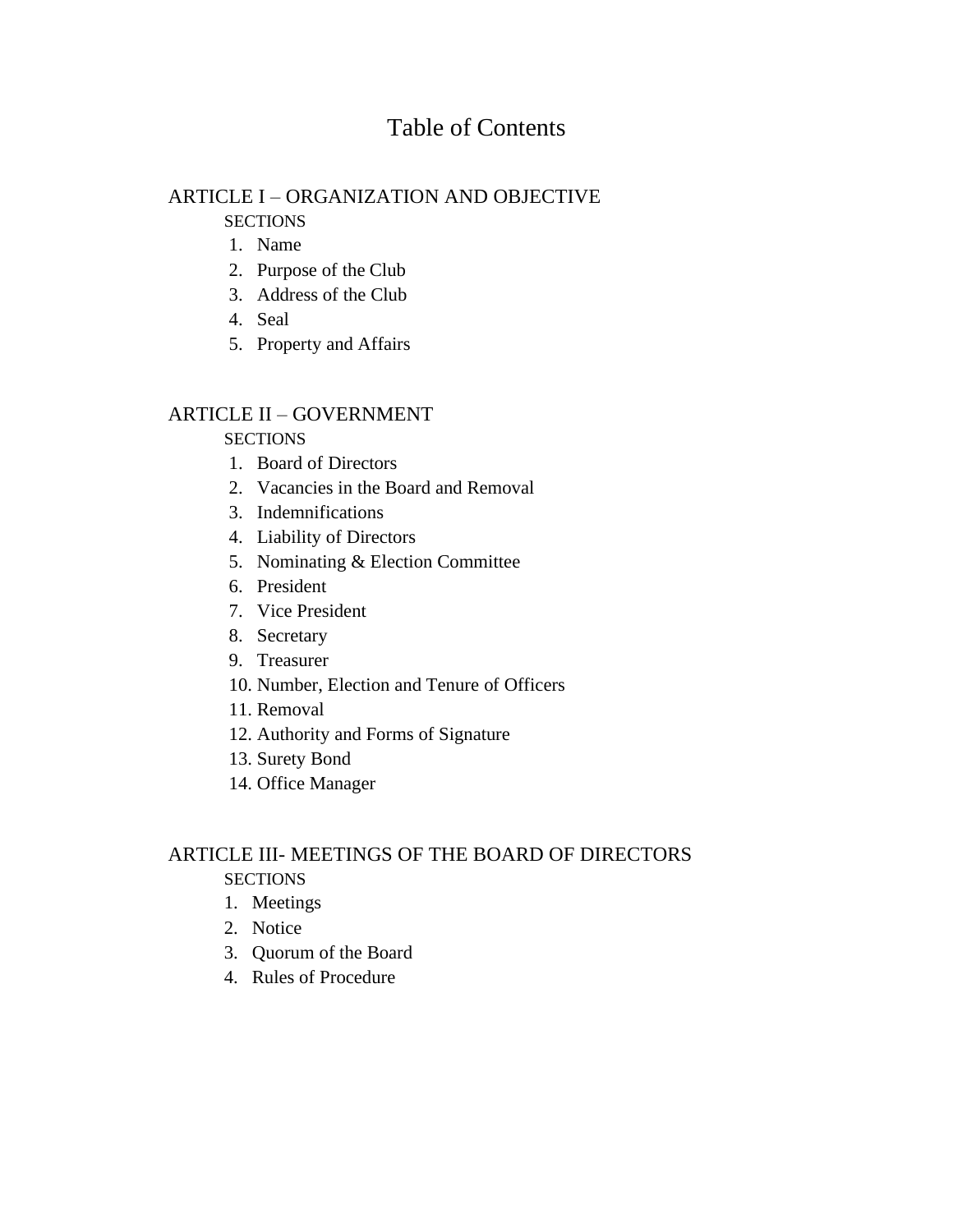# ARTICLE IV – MEETINGS OF THE MEMBERSHIP

#### **SECTIONS**

- 1. Fall Membership Meeting
- 2. Special Meetings
- 3. Notice
- 4. Quorum of the Membership
- 5. Right to Vote
- 6. Rules of Order
- 7. Reports to Membership

# ARTICLE V – COMMITTEE

#### **SECTIONS**

- 1. Appointments
- 2. Standing Committees Tenures and Procedures
- 3. AD Hoc Committee
- 4. Executive Committee
- 5. House Committee
- 6. Finance Committee
- 7. Greens Committee
- 8. Golf Committee
- 9. Membership Committee

# ARTICLE VI- MEMBERSHIP

# **SECTIONS**

- 1. Classification of Membership
- 2. Membership Classifications
- 3. Transfer of Membership
- 4. Application and Election Procedures
- 5. Conditions of Termination
- 6. Suspension and Expulsion
- 7. Reinstatement of Membership
- 8. Guest Privileges
- 9. Dues
- 10. Delinquent Policy
- 11. Leave of Absence Policy
- 12. Resignation Policy
- 13. Change in Classification
- 14. Waiting List Procedure
- 15. Lockers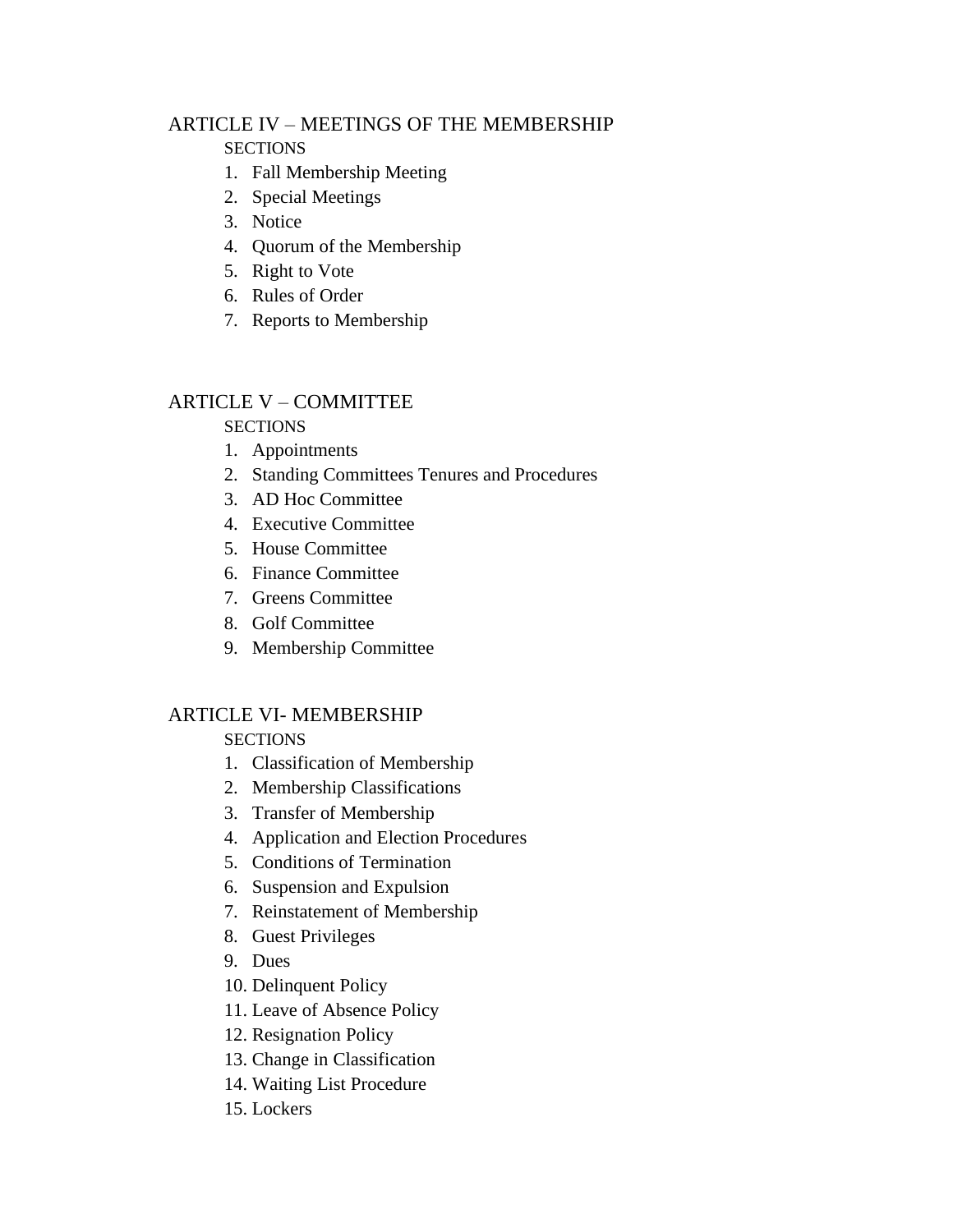ARTICLE VII – FISCAL YEAR

ARTICLE VIII – MEMBERSHIP CARD

ARTICLE IX – ADOPTION, REPEAL OR AMENDMENT OF BYLAWS

ARTICLE X – DEFINITIONS

ARTICLE XI – RULES AND REGULATIONS GOVERNING HOUSE AND GOLF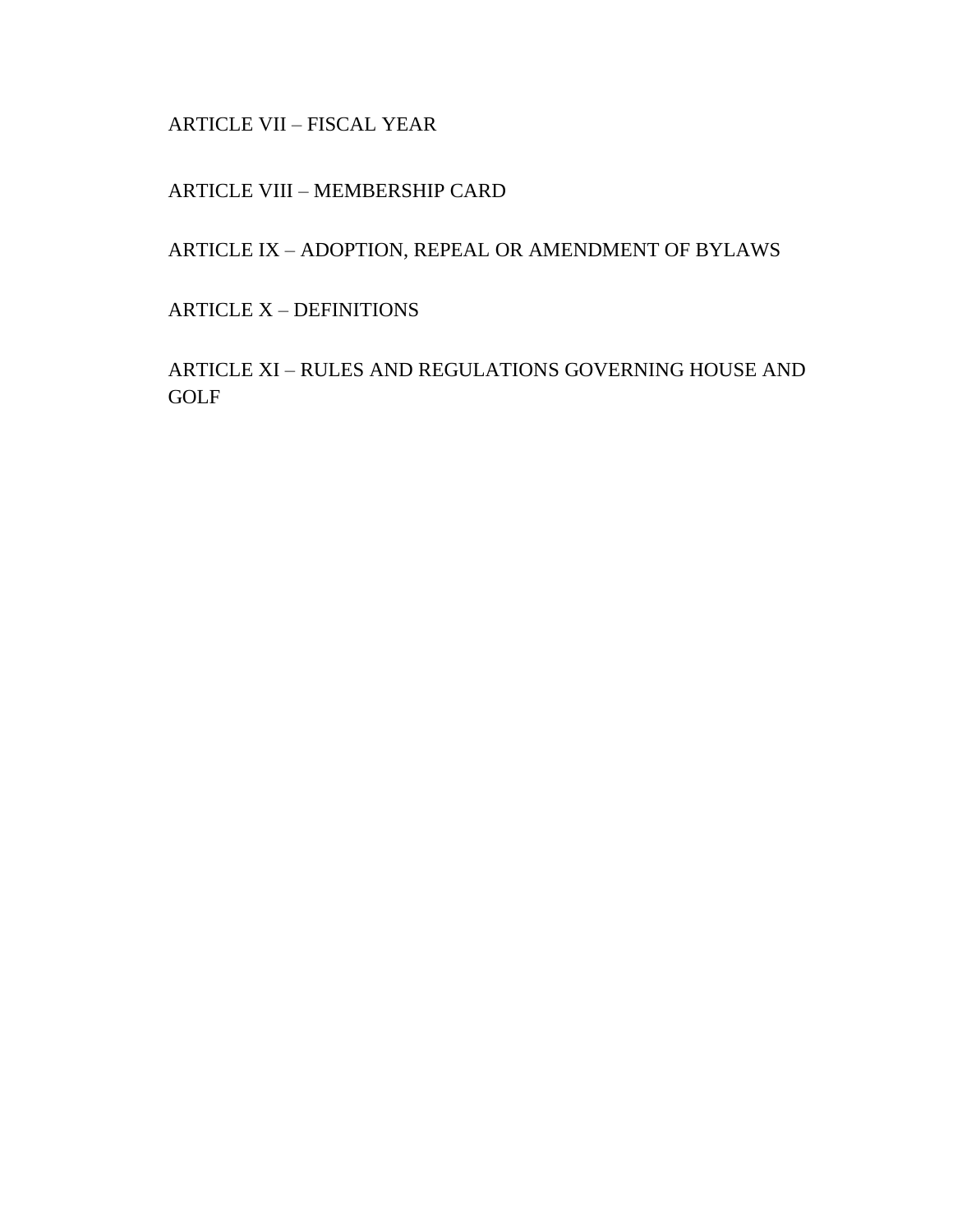# **ARTICLE I – ORGANIZATION AND OBJECTIVE**

# 1. **NAME**

The Club is Incorporated as a Non-Stock Corporation, under the Laws of the State of Connecticut as Indian Hill Country Club, Inc.

#### 2. **PURPOSE**

The Purpose of the Club is to provide facilities for golf and social activities for its members.

#### 3. **ADDRESS**

The Club's principle place of business shall be at 111 Golf Street, Newington, CT 06111.

#### 4. **SEAL**

The Corporate Seal shall be in the form registered with the Secretary of State of Connecticut. The Seal shall be kept in the Indian Hill Business Office.

# 5. **PROPERTY AND AFFAIRS**

All leased property and affairs of the Indian Hill Country Club, hereinafter referred to as the Club, shall be under the management of the Board of Directors, which shall hereinafter be referred to as the Board. The Club functions and operates in accordance with a Lease agreement with the Town of Newington, the owner of the property and all appurtenances thereon, hereinafter referred to as the Town.

# **ARTICLE II – GOVERNMENT**

#### 1. **BOARD OF DIRECTORS**

A. The Board shall be responsible for the general management of the Club and shall exercise all powers necessary for the well-being and continuing operation of the Club. The Board shall be responsible for establishing and enforcing all Rules, Policies, and Administrative procedures in accordance with the Bylaws.

B. Eligibility for the Board, or active Board of Directors, must be a member in good standing. Members on leave of absence are not eligible for the Board.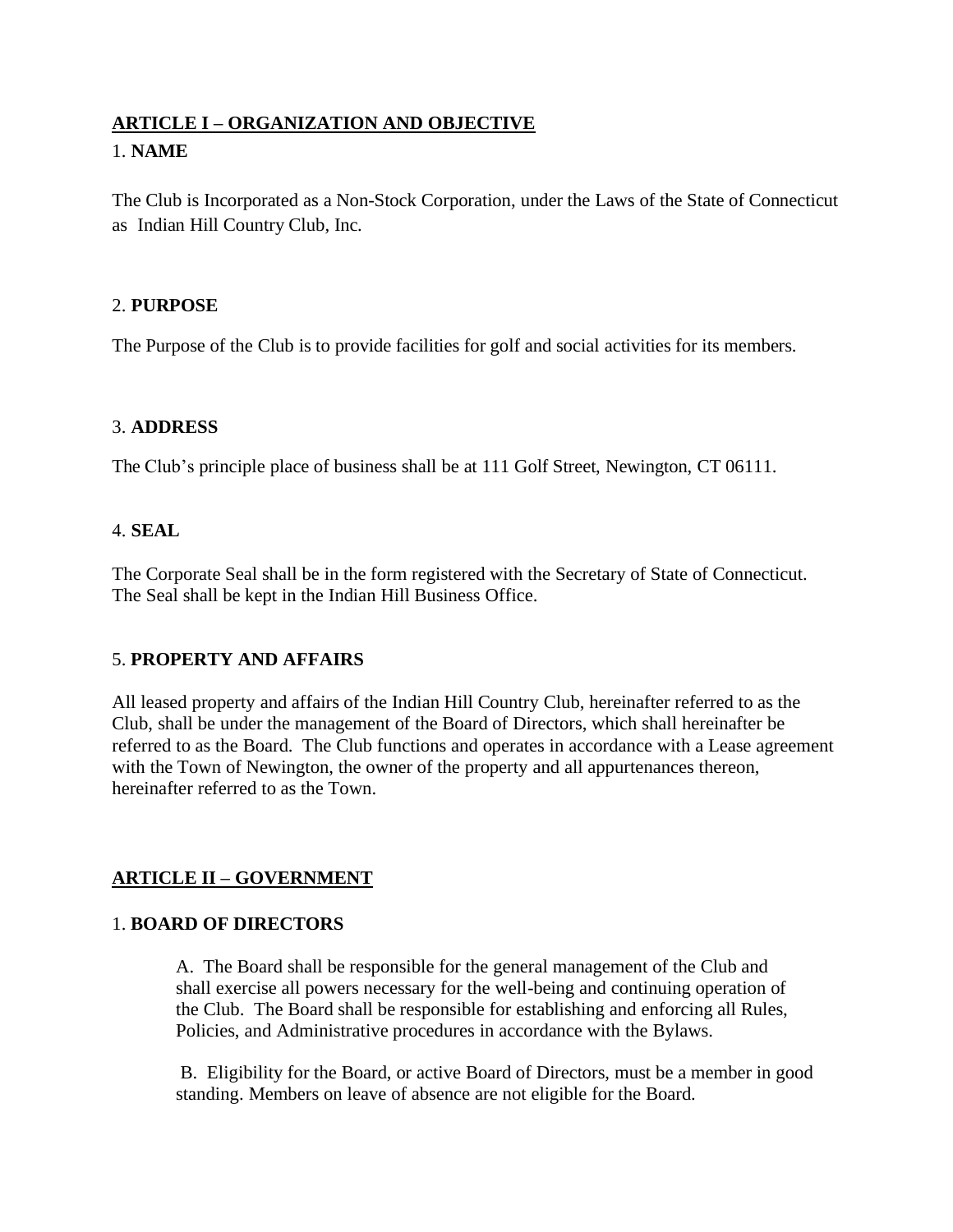C. The affairs of the Club shall be managed by a Board of nine Directors, which shall include four Officer positions. Directors shall be elected by the Membership for a term of 3 years. Not more than three Directors shall be elected for a full term in any one year. Each director shall have one vote when voting on Club business. Any motion which ends in a tie shall be defeated for lack of majority.

D. The Board shall establish, enforce, and administer policies and procedures in accordance with the Bylaws and shall have authority to enter contractual relationships with outside agencies; including, but not limited to, the Golf Professional, Golf Course Superintendent and Food Service Company. All such contractual relationships shall be ratified by a majority of the Board and recorded in the minutes. Original copies of contracts shall be kept on file in the IHCC office and shall not be removed for any reason.

E. Board of Director members may form committees to affect the scope of their responsibilities. Such committees shall consist of club members and/or unpaid independent consultants. The Board must give a majority approval before any committee retains an individual for employment. e.g., Golf Professional, Golf Course Superintendent, Office Manager, etc. The Board must also give a majority approval before any employee is to be dismissed.

# 2. **VACANCIES OF THE BOARD AND REMOVAL**

Any vacancy(s) occurring on the Board shall be filled by the recommendation of the President and a majority vote of the Directors in office. The person(s) elected to fill such vacancy(s) shall hold office only until the next annual Membership Meeting. At that time, the Membership shall vote to fill the unexpired term after having elected no more than three Directors to the full term. Any member of the Board who is absent for more than three of the Board's regular meetings within any calendar year, shall be subject to removal at the discretion of the Board. The seat(s) vacated shall be filled as prescribed above.

#### 3. **INDEMNIFICATIONS**

The Club shall indemnify and hold harmless, any Officer or Board Member of the Club, past or present, from and against all claims and liability due to having been an Officer or a Board Member. The indemnification shall include any judgment, decree, fine or penalty imposed by a court of competent jurisdiction, as well as reasonable legal fees as determined by the Board, provided such liability is not the result of charges involving willful misconduct, fraud or wanton negligence for which the Officer or Board Member is found culpable.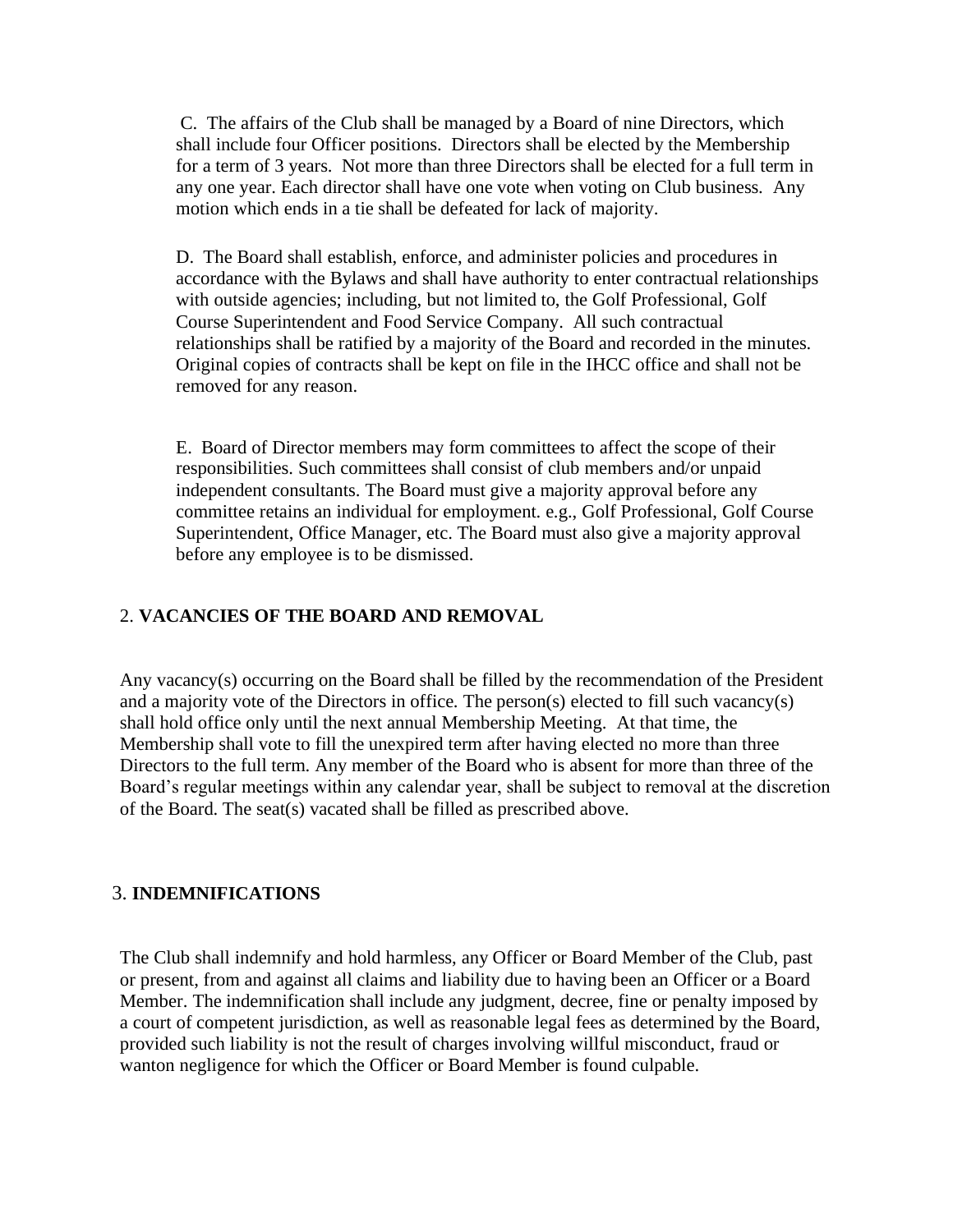#### 4. **LIABILITY OF DIRECTORS**

To the fullest extent permitted by law, no Director or Officer of the Club shall be personally liable to the Club or its members.

# 5. **NOMINATNG & ELECTION COMMITTEE**

#### A. NOMINATING & ELECTION COMMITTEE

On or before July 1 of each year, the President shall appoint a Nominating & Election Committee. The Nominating & Election Committee will nominate candidates and conduct the election of new Board Members. This Committee shall be comprised of three Club members, of which one shall be a Director of the Club and two shall not currently be Directors. The election will take place at the Fall Membership Meeting.

#### B. NOMINATIONS

In seeking candidates, the Nominating  $&$  Election Committee shall invite written recommendations for candidates from the voting membership of the Club. Recommendations shall be accompanied by a written summary of a proposed candidate's qualifications. The recommendations and summaries must be provided to the Nominating & Election Committee no later than September 1st. Written summaries are not required for current Directors seeking re-election.

The Nominating & Election Committee shall interview each candidate. Each candidate is expected to state the reason for wanting to become a Director and their willingness to serve faithfully if elected.

Based on the interviews and the written summaries of qualifications, the Nominating  $\&$ Election Committee shall select a slate consisting of one nominee for each position to be filled and will post the slate to the membership by September 15<sup>th</sup>. The Nominating  $\&$ Election Committee will also notify any candidate who was interviewed, but not slated as a nominee, of their right to file a petition for inclusion on the Fall Membership Meeting voting ballot.

#### C. ELECTION BALLOT

The ballot shall contain the names of those candidates recommended by the Nominating  $\&$ Election Committee.

If there are no nominees that have been submitted by petition, then a vote of the membership will not be required. The Chairman of the Nomination & Election Committee will provide a unanimous vote for all candidates slated by the Nomination & Election Committee to the Secretary of the Board at the Fall Membership Meeting.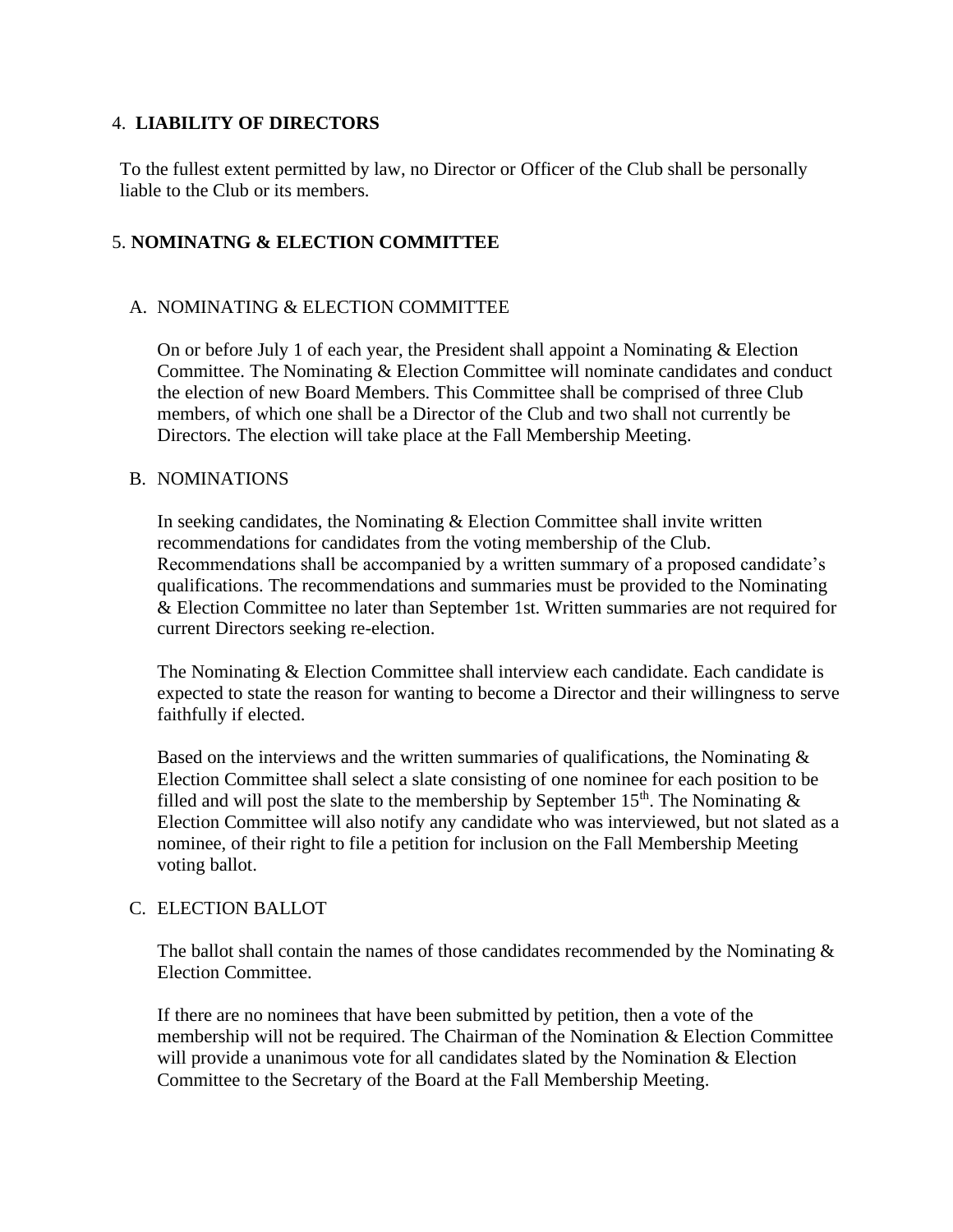Any candidate who had been interviewed but not selected to be on the Nominating  $\&$ Election Committee's recommended slate can be placed on the ballot by the following procedure:

- Any candidate obtaining the signatures of at least 15% of the voting members of the Club may file a petition for inclusion on the ballot. The petition accompanied with the voting member's signatures must be presented to the Nominating  $\&$ Election Committee by September 30th.
- The Nominating & Election Committee shall post to the membership by October 10th notice of this election together with a complete list of the candidates for the Board. The list shall include the Nominating & Election Committee's slate and any names submitted by petition as provided for above. This notice will contain instructions for how the election will be conducted.
- The President, or Presiding Officer of the November meeting, shall appoint three (3) tellers, who are neither candidates for the Board nor Board Members, to tally and certify the election results to the Secretary. If required, the Secretary shall then attest to the election results. Candidates receiving a plurality of the vote shall be declared elected.

# D. ELECTION OF DIRECTORS AND OFFICERS

The election results shall be announced at the Fall Membership Meeting. All newly elected Board Members will assume their responsibilities immediately following the announcement. Immediately following the November meeting, the newly elected Board shall meet and elect from their number, the Officers who will take official office on January 1st. The Officers to be elected are President, Vice President, Secretary and Treasurer. One person may not occupy two elective offices.

# 6. **PRESIDENT**

The President shall:

- Serve as Chief Executive Officer of the Club.
- Call meetings of the Board and membership as necessary.
- Preside at all meetings of the Board and membership.
- Have general supervision of the affairs of the Club.
- Sign, on behalf of the Club, contracts and such other instruments as the Board may direct, including such notes or other evidence of indebtedness as may be authorized by the Board.
- Perform other duties as the Board may prescribe or as may be imposed by the law.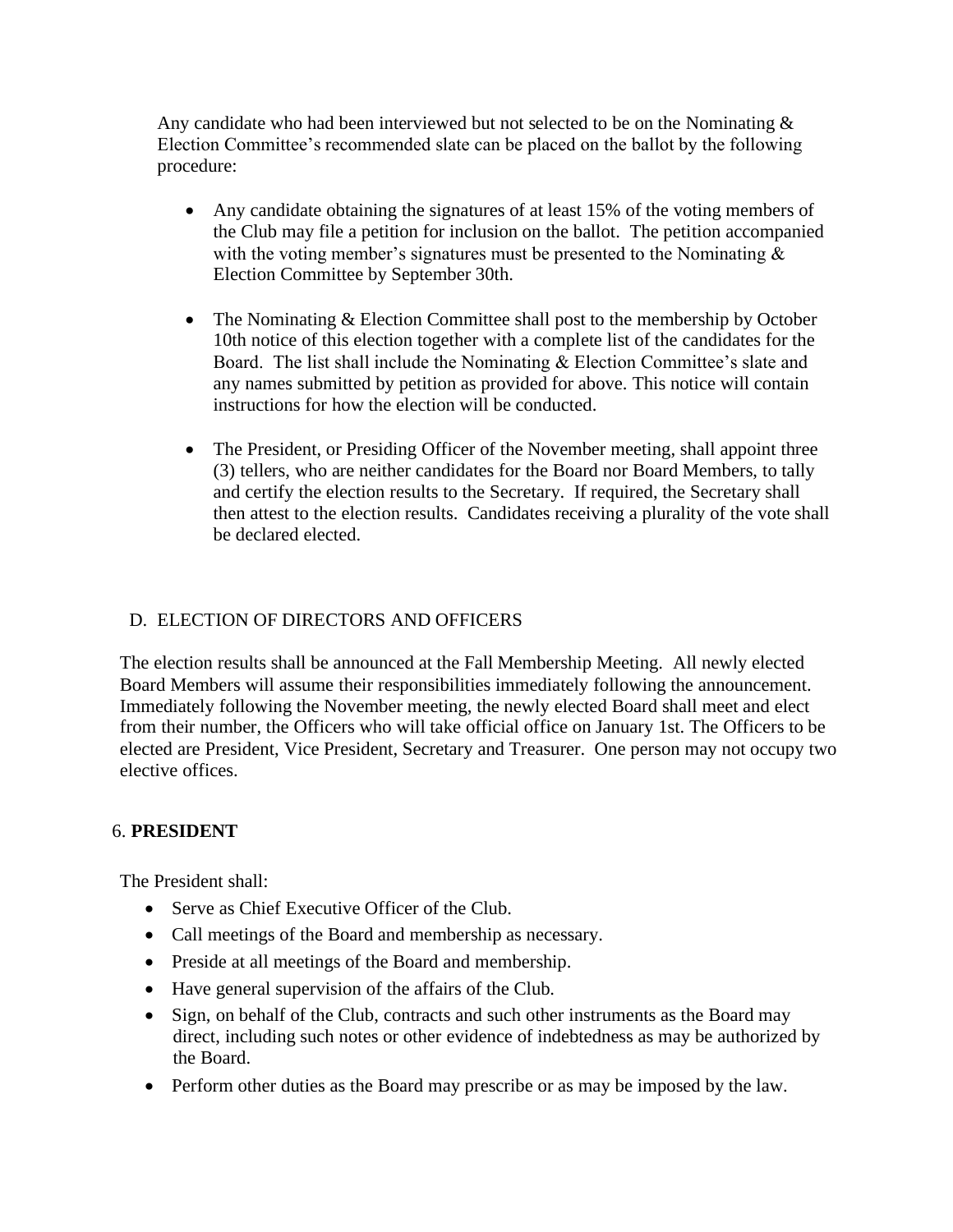- Appoint Directors to various committees and designate committee chairmen, subject to the confirmation of the Board.
- Be Ex-Officio, a member of every committee.
- Appoint a Nominating & Election Committee which shall provide a slate of Officers for the following year.

# 7. **VICE PRESIDENT**

The Vice President shall perform the duties of the President in his absence or disability.

#### 8. **SECRETARY**

The Secretary shall:

- Have custody of the Corporate Seal.
- Give notices of all meetings of the Board and membership.
- Attend all meetings of the Board and membership and keep a record of all votes taken and business transacted.
- Keep minutes at all meetings.
- Perform such other duties as the Board may prescribe or as may be imposed by the law.

In the absence of the Secretary an assistant shall perform these duties as designated by the President. See ARTICLE IX for Secretaries duties relative to these Bylaws.

#### 9. **TREASURER**

The Treasurer shall:

- Chair the Finance Committee.
- Have custody of all monies and securities of the Club.
- Take such steps that are necessary to enforce the rules of the Board concerning members who are delinquent in payment of dues and other financial obligations to the Club.
- Perform such other duties as the Board may prescribe or as may be imposed by the law.

In the absence of the Treasurer, an Assistant Treasurer, as designated by the President, shall perform these duties.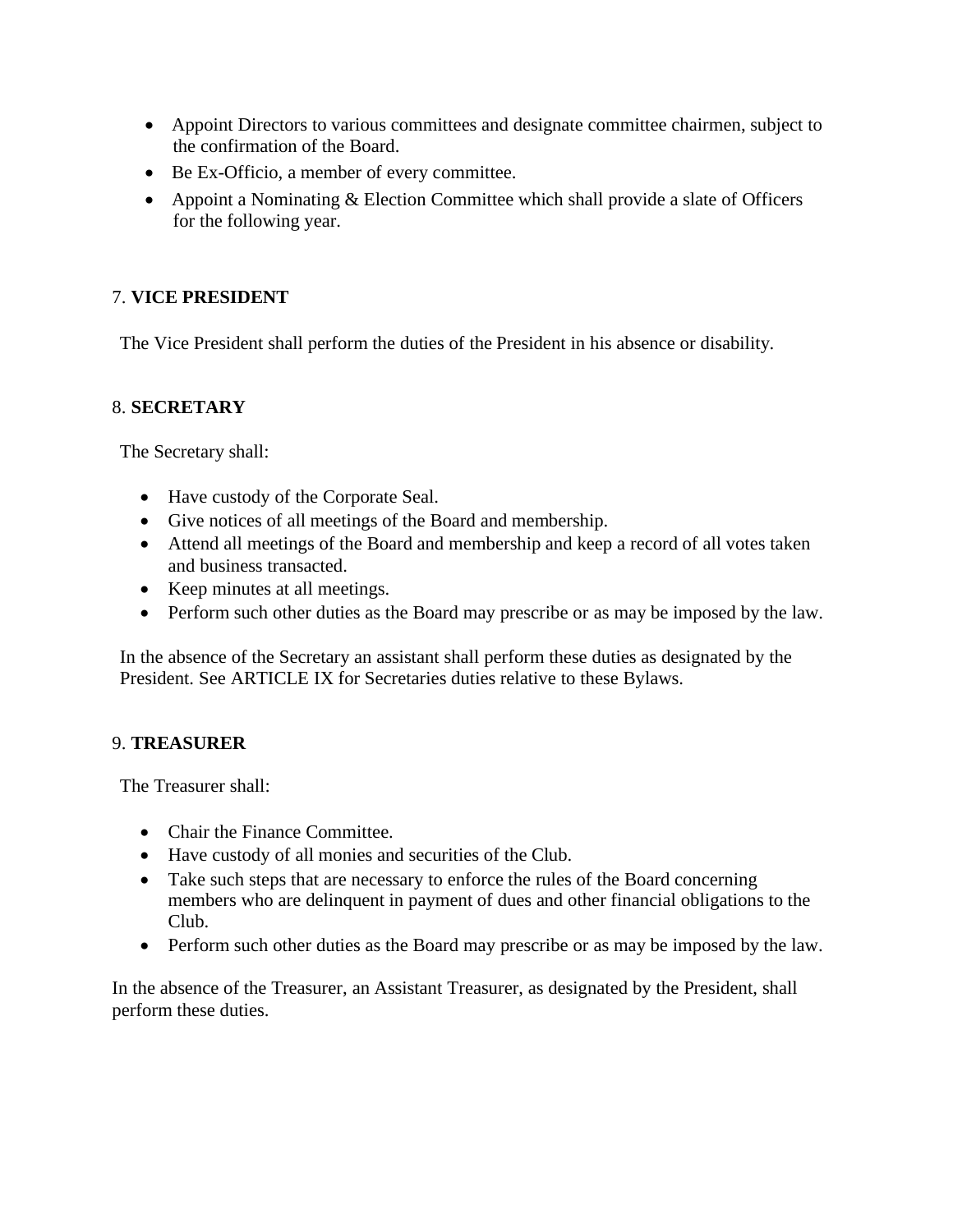# 10. **NUMBER, ELECTION & TENURE OF OFFICERS**

The Officers of the Club shall consist of a President, Vice President, Secretary and Treasurer. All four officers shall be elected by the Board at the first meeting held after the Fall Meeting of the Membership.

# 11. **REMOVAL**

Any officer shall be subject to removal from office, at any time, by an affirmative majority vote of the members of the Board.

# 12. **AUTHORITY AND FORMS OF SIGNATURE**

All checks, drafts, or orders for payment of monies in excess of \$2,000 shall be signed by any two designated Officers of the Board. All checks, drafts or orders for payment of monies less than \$2,000 may be signed by one designated Officer of the Board.

The Office Manager will be allowed to sign checks not to exceed \$1,000 and cosign all checks in excess of \$2,000.

#### 13. **SURETY BOND**

All Officers and employees of the Club who handle money or property shall be bonded at the Club's expense in such amounts and within such securities as the Board of Directors deems appropriate.

#### 14. **OFFICE MANAGER**

The Board of Directors shall employ an Office Manager who is responsible, through the President and to the Board of Directors, for all operations and the daily administration of Club business in accordance with the Policies, Rules and Bylaws established by the Board.

The Office Manager shall:

- Keep regular books of accounts, receipts and disbursements of the Club.
- Deposit and disburse the funds of the Club in such a manner as shall be designated by the Board of Directors through the Treasurer.
- Render to the Treasurer an account of the transactions and the financial condition of the Club to be reported to the Board of Directors monthly or sooner if a situation occurs which will impact the Club's ability to do business or meet its financial obligations.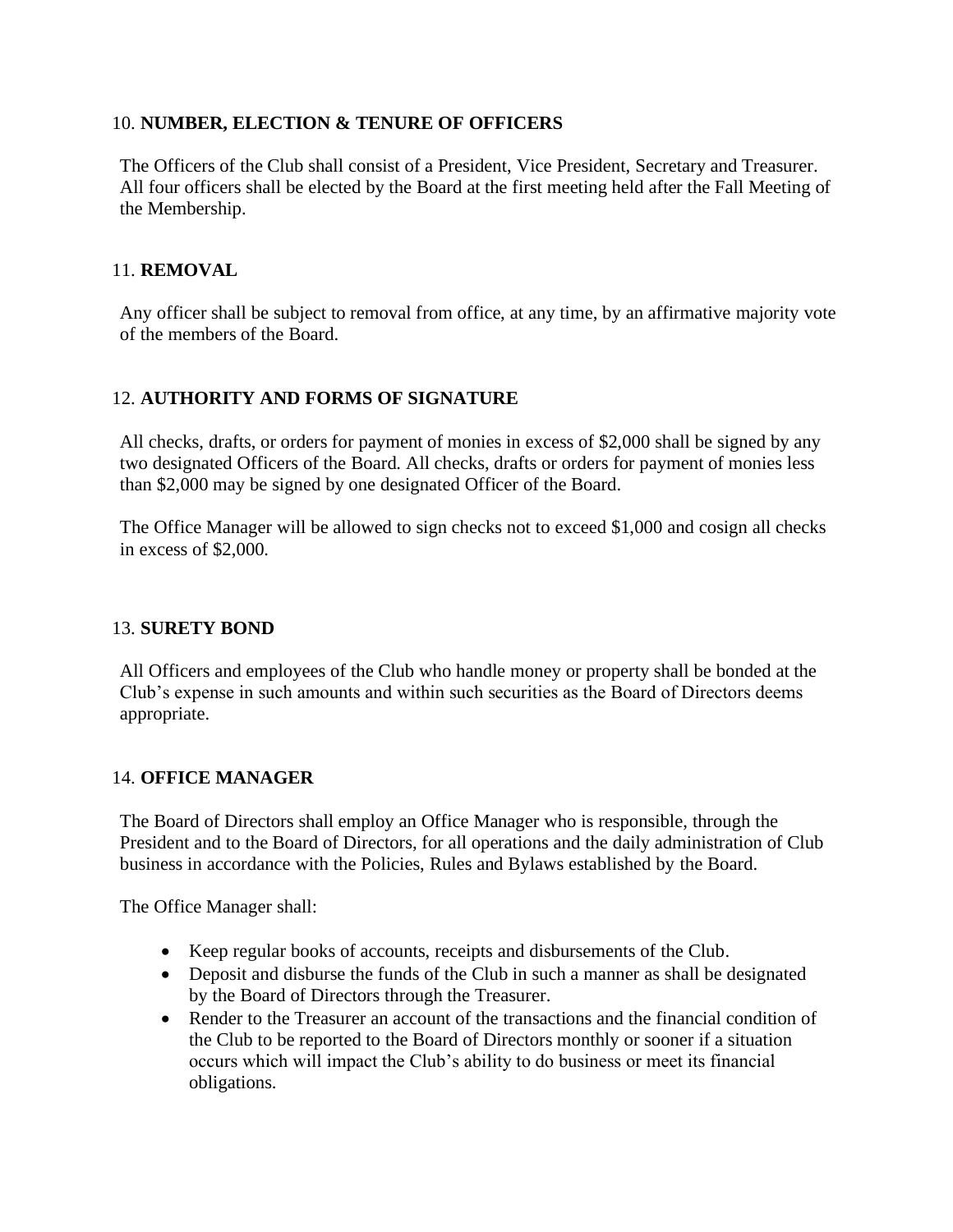# **ARTICLE III – MEETINGS OF THE BOARD OF DIRECTORS**

# 1. **MEETINGS**

All meetings of the Board of Directors shall be held on Club property.

#### A. REGULAR MEETINGS

A member may request to be put on the Agenda by notifying the IHCC office no later than the tenth of the month in which he would like to be present. The Member will be first on the Agenda, and after the member takes their leave the Board of Directors meeting will be conducted. The Board shall meet on the fourth Wednesday of every month. The President, (or in his absence the presiding Director) may declare the meeting to be in executive session for individual matters deemed sensitive or best considered in private.

#### B. SPECIAL MEETINGS

Special meetings of the Board may be called by the President, or one-third of the membership of the Board, only the business for which the special meeting is called may be considered at such meetings.

Members may also call special meetings of the Membership through a petition. Prior to posting a petition the member (s) must file the petition with the Office Manager. The Board of Directors shall then schedule a meeting with the authors of the petition within 10 days from the date the petition is filed with the Office Manager. The issue will be discussed at the meeting and the Board shall respond to the authors within 10 days. If the issue is not resolved, then the members may submit the petition to the Office Manager and it shall be posted pursuant to the guidelines.

- The petition shall include the names of the sponsoring members for the meeting but may not include the name (s) of other members, guests or employees.
- The language of the petition shall not be offensive or harassing in any manner. The Board reserves the right to modify such language but not change the original intent of the petition.

If the issue is not resolved after the meeting with the Board and receipt of the Board's response, the petition shall be submitted to the Office Manager who shall post the actual petition in the designated area. The petition must have the date it is posted on it and no petition may be posted for more than 21 days. At 3:15 p.m. on the  $21<sup>st</sup>$  day from the posting the Office Manager shall remove such petition.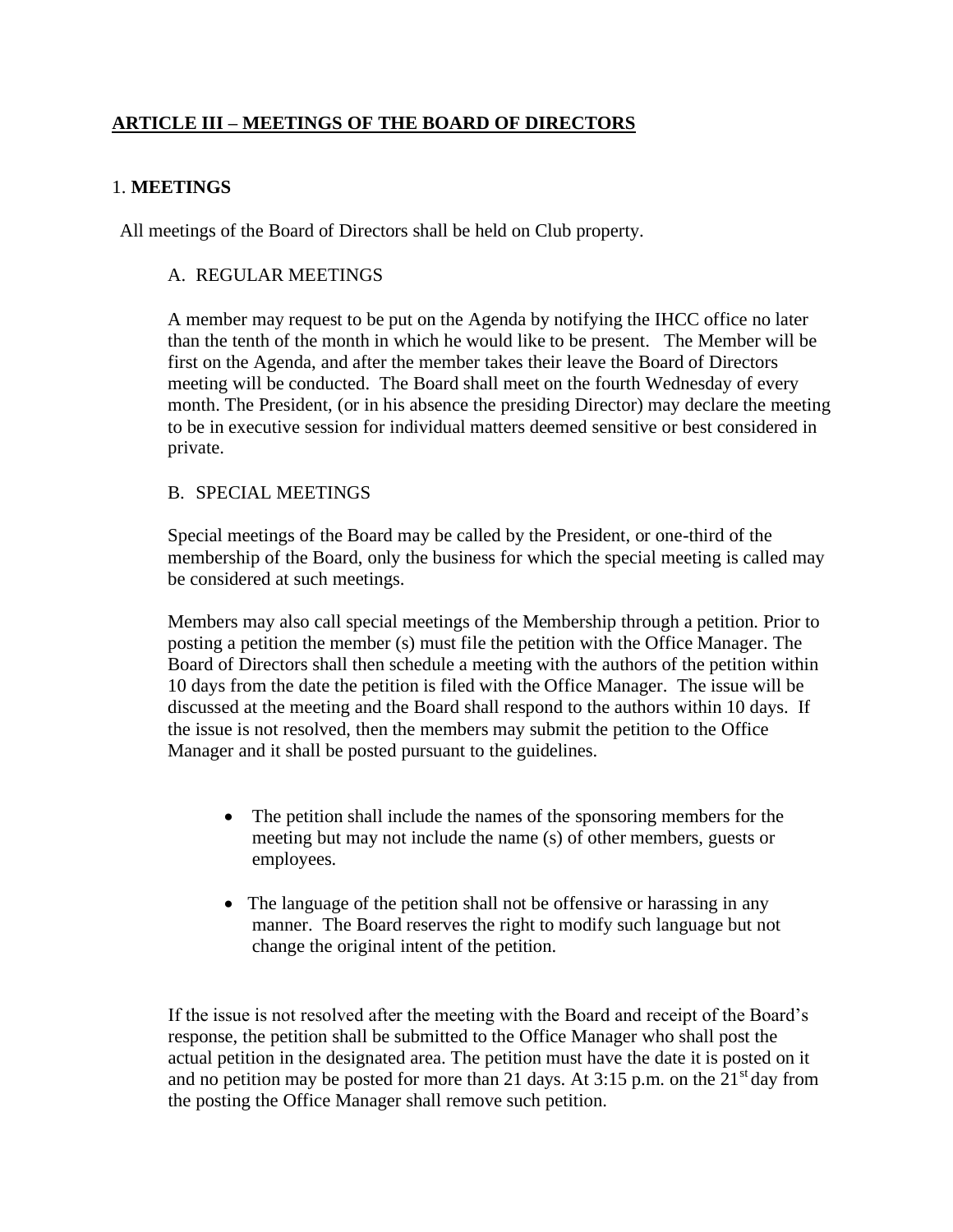- The petition shall only be posted on the bulletin board between the card room and the grillroom or in the locker rooms. The Office Manager shall immediately remove any petition which has been moved to an unauthorized area.
- The petition must obtain the signatures and membership numbers of fifteen (15%) percent of the members in good standing within the continuous 21 days posting to qualify for a Special Meeting.
- The Office Manager and staff shall validate the signatures and standings. Once a petition becomes "qualified" for a Special Meeting, the rules of a Special Meeting shall apply. Any petition which does not obtain the requisite signatures within the continuous 21-days shall be null and void. A petition which has been deemed null and void may not be resubmitted to the Board for a minimum of 90 days, at which time the petition must again be submitted in accordance with the guidelines outlined in the section.
- This Section will not affect ARTICLE II, Section 6 (Nominating & Election Committee) in any manner.
- No business other than that specified in the notification shall be transacted.

#### C. MINUTES OF MEETINGS

Approved minutes of all Board meetings shall, within 24 hours of their approval, be posted in the IHCC office accessible to the membership.

# 2. **NOTICE**

An agenda of all regular and special meetings of the Board shall be given by the Secretary to each member of the Board at least seven days prior to the meeting. Such notices may be waived for special meetings. Notices for special meetings may be given verbally, in writing, or by telegram. Notices mailed to a member of the Board at their last known place of business or residence, at least 72 hours before the time of the special meeting, shall be sufficient notice.

# 3. **QUORUM OF THE BOARD**

A majority of the Membership of the Board shall be necessary at any meeting to constitute a quorum to transact business.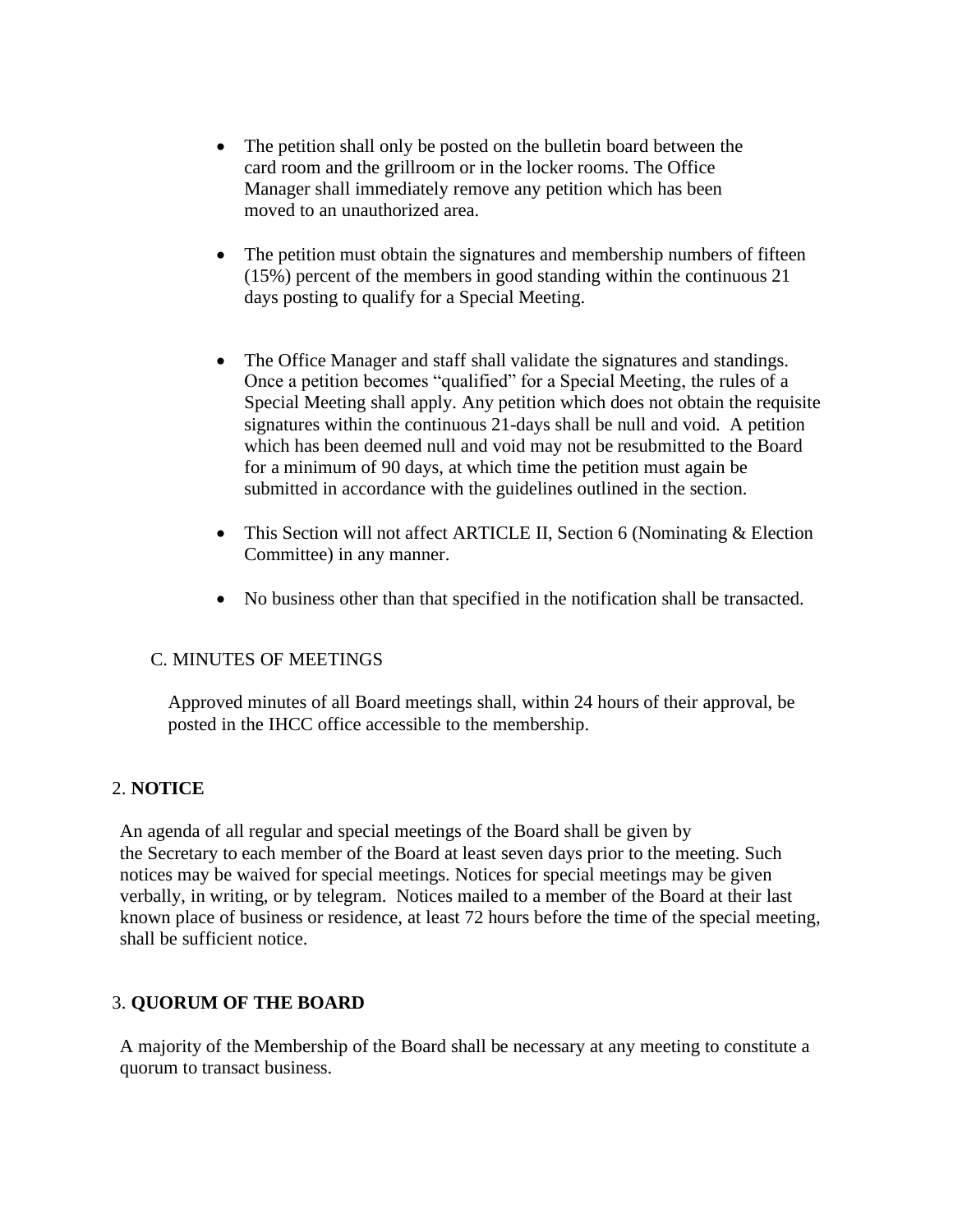#### 4. **RULES OF PROCEDURE**

The Board may adopt rules for conducting its business. In the absence of such rules, or for points not covered in such rules, Roberts Rule of Order shall govern.

#### **ARTICLE IV - MEETINGS OF THE MEMBERSHIP**

#### **1. FALL MEMBERSHIP MEETING**

One meeting of the Members shall be held every calendar year, in November. If for any reason the meeting cannot be held as herein provided, the President shall call a Special Meeting of the Membership in lieu of and for the purpose of said meeting. Notices for this meeting shall be mailed to each member 10 days prior to the time of such meeting.

#### **2. SPECIAL MEETINGS**

Special meetings for the Membership shall be called by the Secretary upon request of a majority of the Members of the Board. Notice of a special meeting shall set forth the purpose of the meeting and shall be mailed to each member 10 days prior to the time of such meeting. No business other than that specified in the notice shall be transacted.

#### **3. NOTICE**

Written notice of any meeting shall be sent by the Secretary to the members at their address, as recorded upon the books of the Club, at least ten days prior to the meeting. Such notice shall state the place, date, hour and purposes of the meeting for which it is called.

#### **4. QUORUM OF THE MEMBERSHIP**

Twenty percent (20%) of the members shall constitute a quorum for any membership meeting, and unless a quorum shall be present, no business shall be transacted except to adjourn to a later date.

#### **5. RIGHT TO VOTE**

All members in good standing have the right to vote. No membership category shall be entitled to more than one vote.

#### **6. RULES OF ORDER**

The Rules of Order as contained in Robert's Manual when not inconsistent with these Bylaws shall govern all meetings of the Club.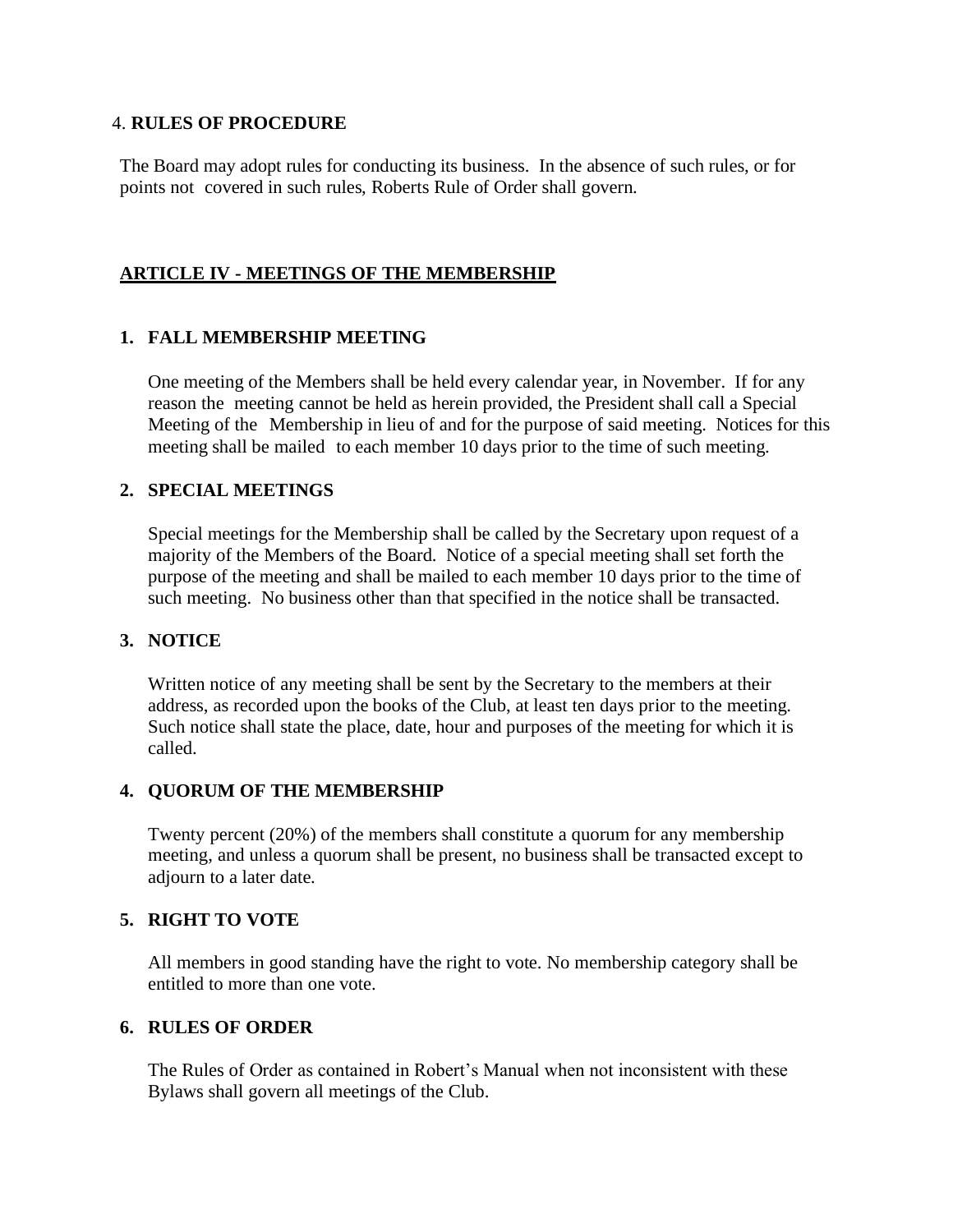#### **7. REPORTS TO MEMBERSHIP**

The Treasurer shall submit to the Membership at the Fall meeting each year, a report on the condition of the Club and its property, and an account of the financial status of the Club.

# **ARTICLE V – COMMITTEES**

# **1. APPOINTMENTS**

- A. For the efficient management of Club Business, the Board shall be assisted by the following standing Committees and such temporary committees as it deems necessary:
	- Executive Committee
	- House Committee
	- Membership Committee
	- Finance Committee
	- Greens Committee
	- Golf Committee
	- B. The President shall designate the Chairman of all Committees to serve for one year with approval of the Board. The President shall add to or combine each of these committees as deemed appropriate for the efficient operation of the Club.
	- C. The Chairman of each committee may appoint any number of members deemed appropriate by the Chairman who shall be approved by the Board.

# **2. STANDING COMMITTEES, TENURE AND PROCEDURES**

- A. All committees shall be subject to the direction and control of the Board of Directors and shall have tenure of one year. The Board shall approve the appointment of every Committee Chairman. Where the term "recommend" or terms of similar import occur in relation to the activities of the various committees, it shall mean recommend to the Board for approval. Each committee shall have the right to add to its number from the active memberships as it may find convenient or necessary.
- B. All standing Committees shall determine Rules, Policies and administrative procedures as it deems advisable to the good order and continuing operation of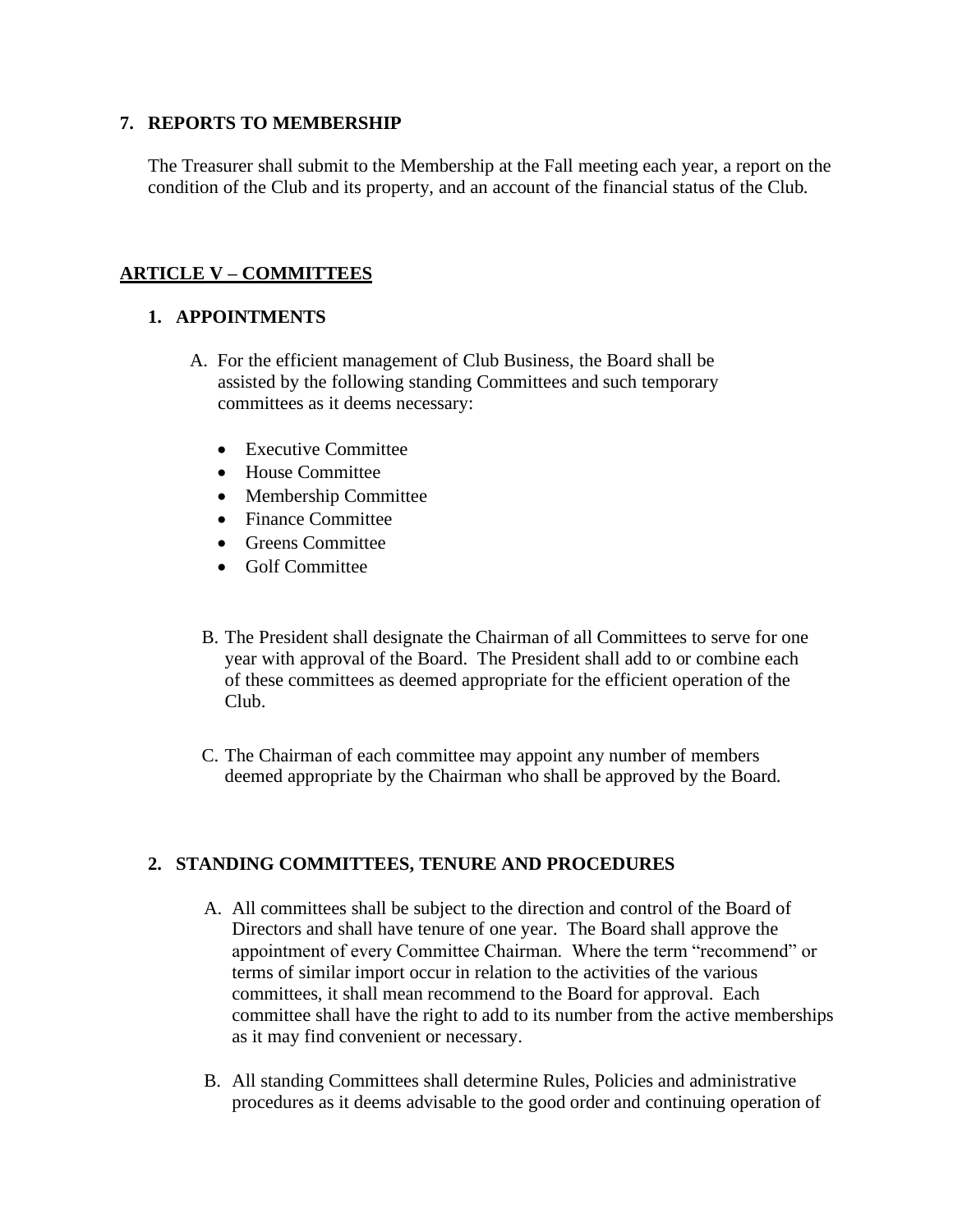the Club.

- C. During its tenure, each Committee shall develop a proposed operating and Capital Improvement budget for the following year, which shall be submitted to the Finance Committee for correlation and review on or before September 1 of the then operating year.
- D. Each Committee shall report to the Board at its regularly scheduled monthly meeting, either through the Chairman or Board Committee Member, activities related to the Committee during the period, and projected monthly activities.

# **3. AD HOC COMMITTEE**

The Board may also, from time to time, create Ad Hoc Committees as it deems advisable.

# **4. EXECUTIVE COMMITTEE**

The Executive Committee shall consist of the Club President, who shall act as Chairman, the Vice President, Secretary, Treasurer, Chairman of the House and the Greens Committee Chairman. The Executive Committee shall coordinate and present to the Board, Long-Range Plans and Programs.

#### **5. HOUSE COMMITTEE**

The House Committee shall have charge of the Clubhouse. This shall include enforcing all Rules for Clubhouse use and admission of visitors. It shall be responsible for administering the contract and lease in force for the food service.

#### **6. FINANCE COMMITTEE**

The Finance Committee shall be comprised of the President, Treasurer and other Board Members as appointed by the President.

A. The Finance Committee shall review, adjust and coordinate proposed budgets of operating committees and administrative staff. Preliminary Operating and Capital Improvement budgets for the coming year shall be submitted to the Board at the October Board Meeting. All expenditures in excess of \$3,500, whether budgeted or not, shall be put out for bid to not less than three (3) vendors and filed with the committee. The Board may after the deadline for filing such bids with the committee, accept one which it feels best serves the interest of the Club. The Board may also reject all bids.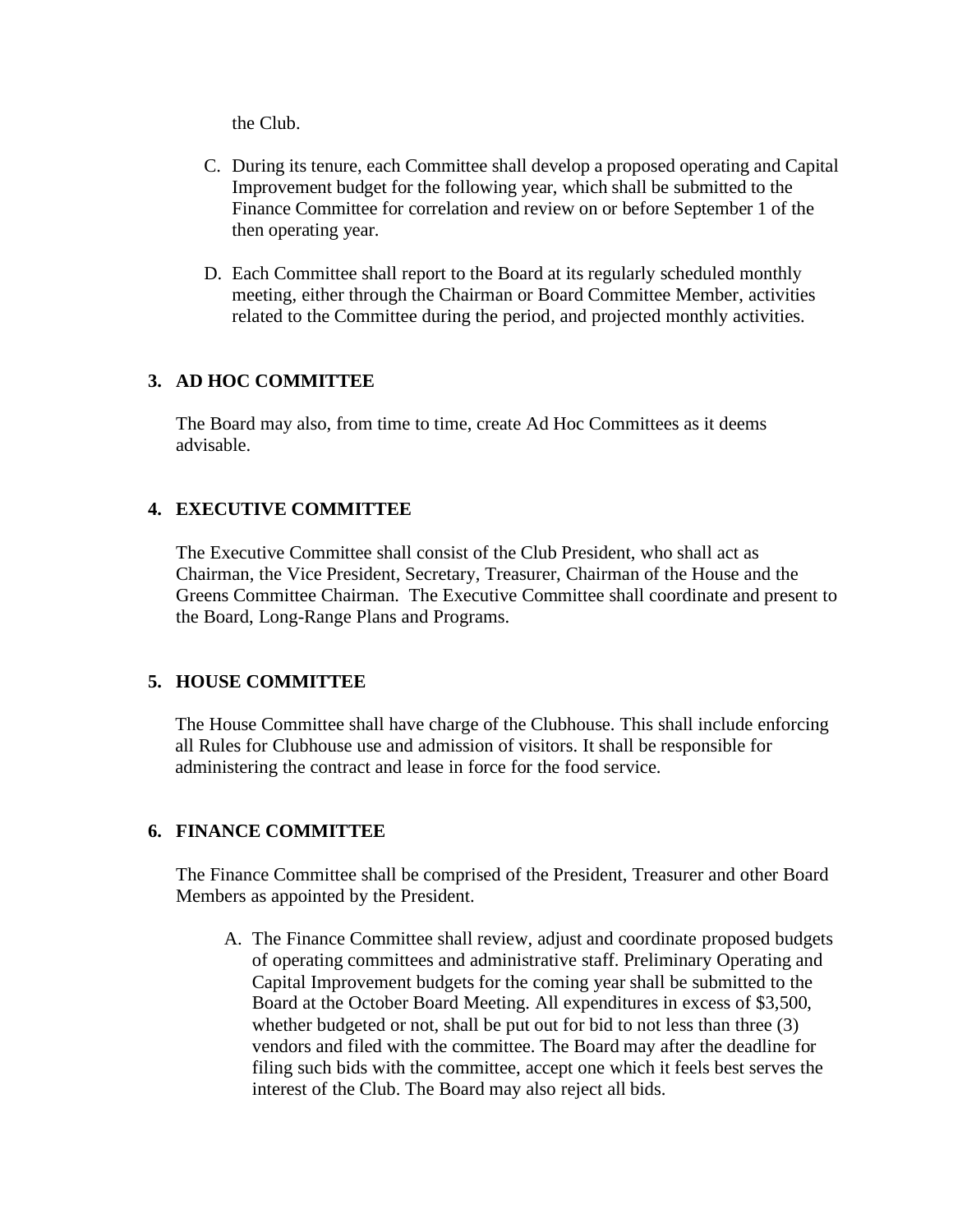- B. The Finance Committee shall pass recommendations on requests for expenditures, including but not limited to, Capital expenditures not covered by the approved budget. Said request, whether recommended favorably or not by the Finance Committee, requires approval by the Board.
- C. The Finance Committee must also prepare the budget, make appropriate reports to the Board, and present the financial status of the Club at the Club Membership Meetings.
- D. The Finance Committee shall, two months before the date of expiration, review all sustaining insurance policies, protecting the Club for adequate coverage of liability, and recommend to the Board additions or deletions for review and approval.
- E. The Finance Committee shall recommend a suggested schedule of dues and/or assessments for the ensuing year, no later than the September meeting of the Board. This committee shall also propose interim dues and/or assessments throughout the year to meet fiscal requirements.

#### **7. GREENS COMMITTEE**

The Greens Committee shall have charge and management of the Club grounds and Buildings, including their contents other than the Clubhouse and Pro Shop. It shall enforce all rules as to use of the grounds of the Club. It shall have sole power to determine when the course is open or closed for play. It shall approve all repairs and purchases of grounds equipment and supplies, and perform such other duties as usually pertain to a Greens Committee. It shall recommend to the Board for the position of Golf Course Superintendent.

#### **8. GOLF COMMITTEE**

- A. The Golf Committee shall be charged with recommending the selection and the supervision of the Club Professional. It shall control the Pro Shop and its activities, or such other duties as usually pertain to and are under the direction of the professional. It shall be responsible for the enforcement of USGA and Local Rules of play on the course, member and/or guest conduct. It shall establish and control handicap and Tournament Committees. The Golf Committee shall recommend and enforce the fees for guests of members.
- B. The Committee shall be responsible for completion of Golf Schedules for the Club and outside events to be submitted to the Board no later than September  $15<sup>th</sup>$  of each year for the following year.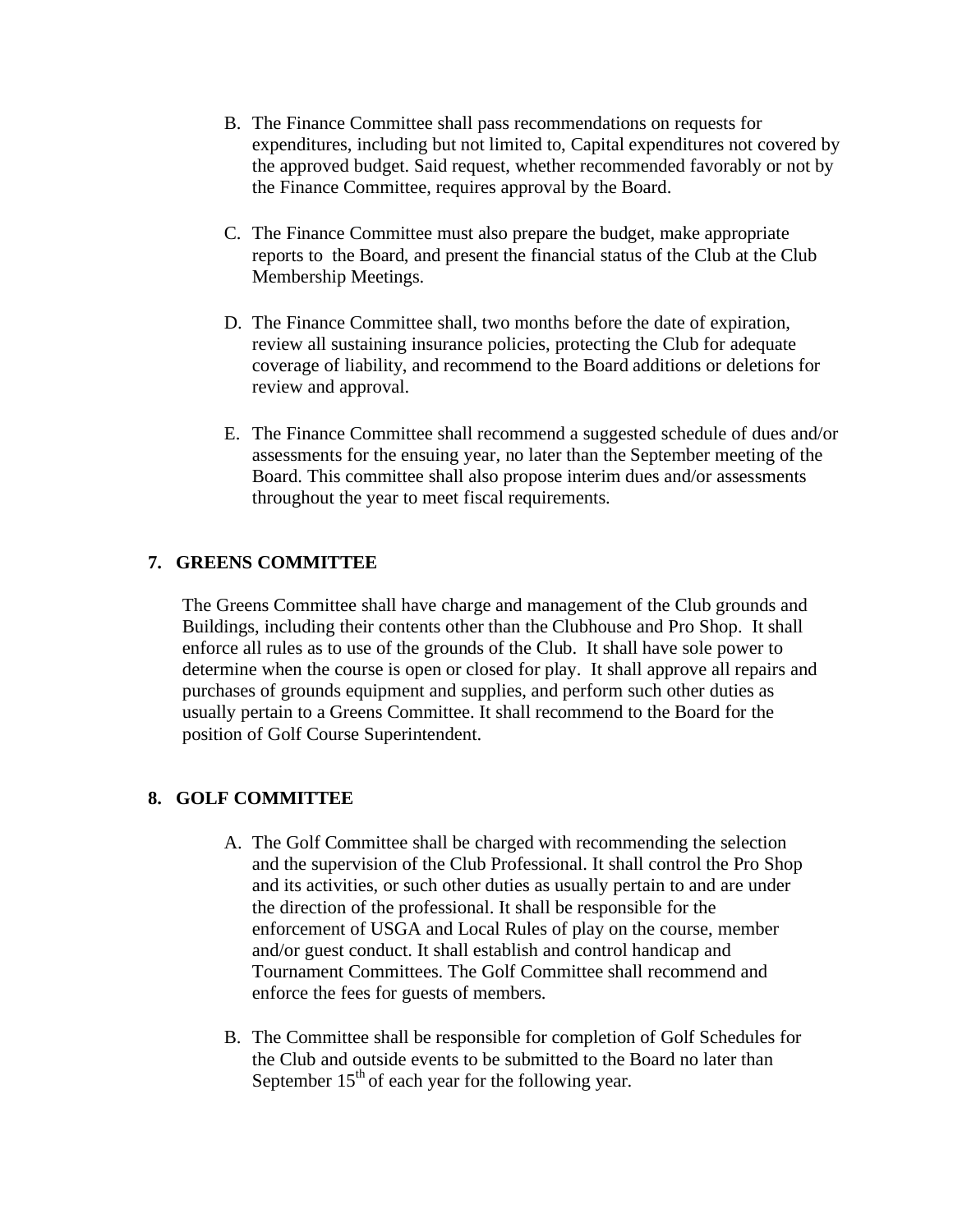- C. Once approved, the Committee shall publish a Schedule of Events and enforce its compliance. It shall receive and recommend requests for change, provided the Membership is given sufficient notice of such changes.
- D. The Committee shall be responsible to work with the Town of Newington, Parks and Recreation Director in compliance with the Town of Newington lease regarding Resident and Senior play.

# **9. MEMBERSHIP COMMITTEE**

- A. The Membership Committee shall be responsible for conducting all aspects of Membership activities set forth in Article VI herein. It shall recommend quotas for various Classifications of Membership and overall Membership. It shall weigh and balance said quotas in the best interests of the Club to attain Long Range goals.
- B. The Committee shall review and make recommendations for requests for change of Classification of Membership, requests for Leave of Absence, and other such Membership matters that require the attention of the Club.
- C. The Membership Committee shall be responsible for the General conduct of the Membership and recommend and enforce Policies governing the structure and privileges of various Classifications.

# **ARTICLE VI – MEMBERSHIP**

# **1. CLASSIFICATION OF MEMBERSHIP**

The Membership shall be composed of the Classifications listed in Article VI, Section 2 Membership Classifications. A Member in good standing is a Member of any of the Golfing Membership Classifications whose financial obligation to the Club is current and fulfilled, and who is neither under suspension nor expulsion. The maximum number of Members in each Classification is determined by the Board of Directors.

The following definitions apply to this section relative to any available discounts:

- Student Age 22 and under with a student I.D.
- Junior Age of less than 26 years old
- Senior Age  $62$  and above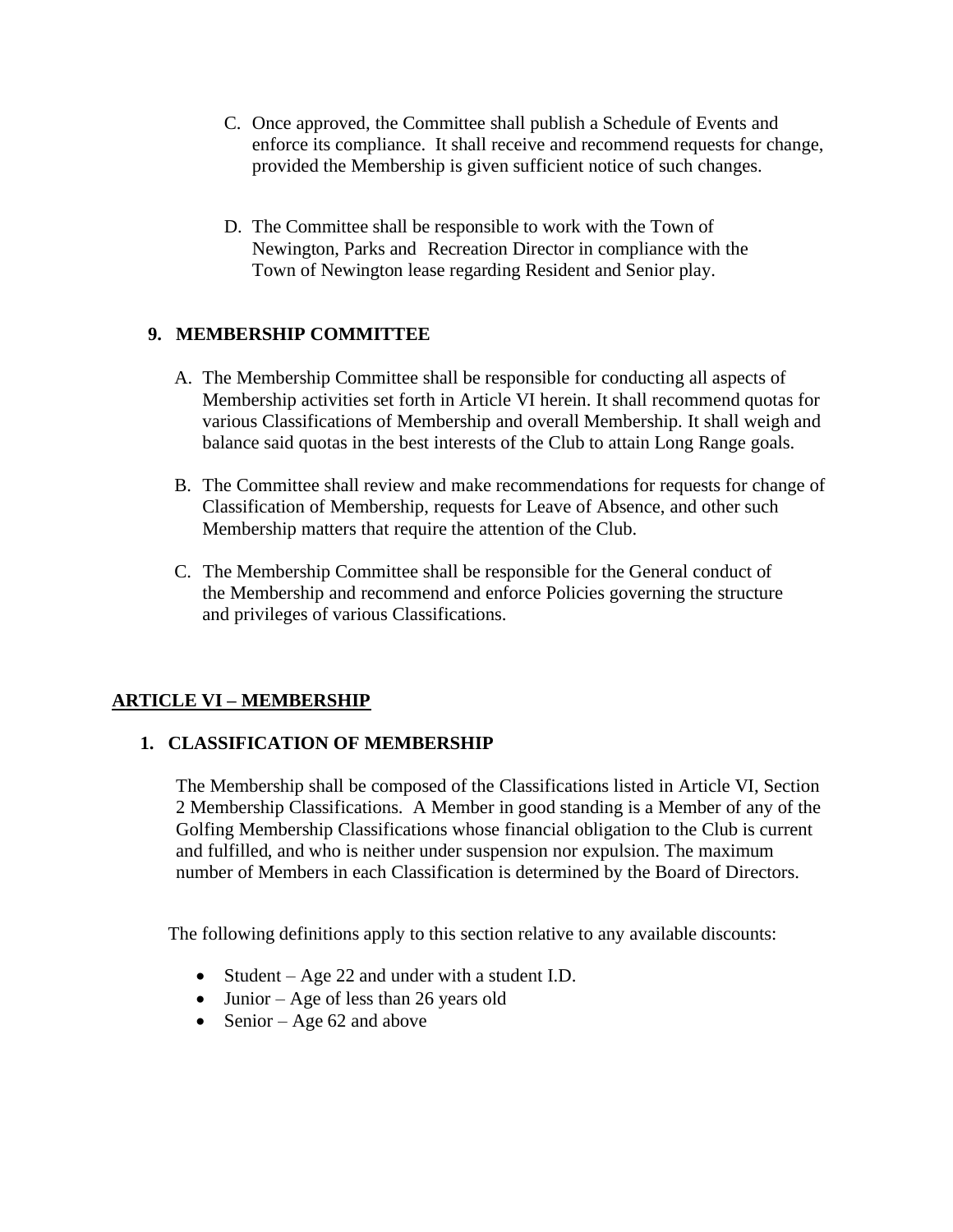# **2. MEMBERSHIP CLASSIFICATIONS**

Effective January  $1<sup>st</sup> 2020$  the following classifications represent all membership categories available to new members. The Membership committee, through the IHCC Business Office, can provide more information relative to these categories as well as the current required Dues, Fees and Assessments.

# A. FAMILY UNLIMITED MEMBERSHIP

- i. Consists of the Head of Household, spouse and/or dependent children less than 24 years of age. All family members will have unlimited playing privileges on weekdays and will have preferred starting times on weekends and holidays. Dependent children over 24 may remain in this category while attending school or serving in the Armed Forces.
- ii. Two (2) half-size lockers and one (1) membership vote are included to designated family members.
- iii. This membership category qualifies for the Membership Rewards Program as designated by the Board of Directors.

#### B. FAMILY MEMBERSHIP

- i. Consists of the Head of Household, spouse and/or dependent children less than 24 years of age. All family members will have unlimited playing privileges on weekdays and one (1) designated family member will have preferred tee times on weekends and holidays. Dependent children over 24 may remain in this category while attending school or serving in the Armed Forces.
- ii. Two (2) half-size lockers and one (1) membership vote is included for a designated family member.
- iii. This category qualifies for the Membership Rewards Program as designated by the Board of Directors.

#### C. FAMILY LIMITED

i. Consists of the Head of Household, spouse and/or dependent children less than 24 years of age. This category has the same playing privileges as the Family category, except it does not allow for preferred tee times on weekends and holidays for any family member. Dependent children over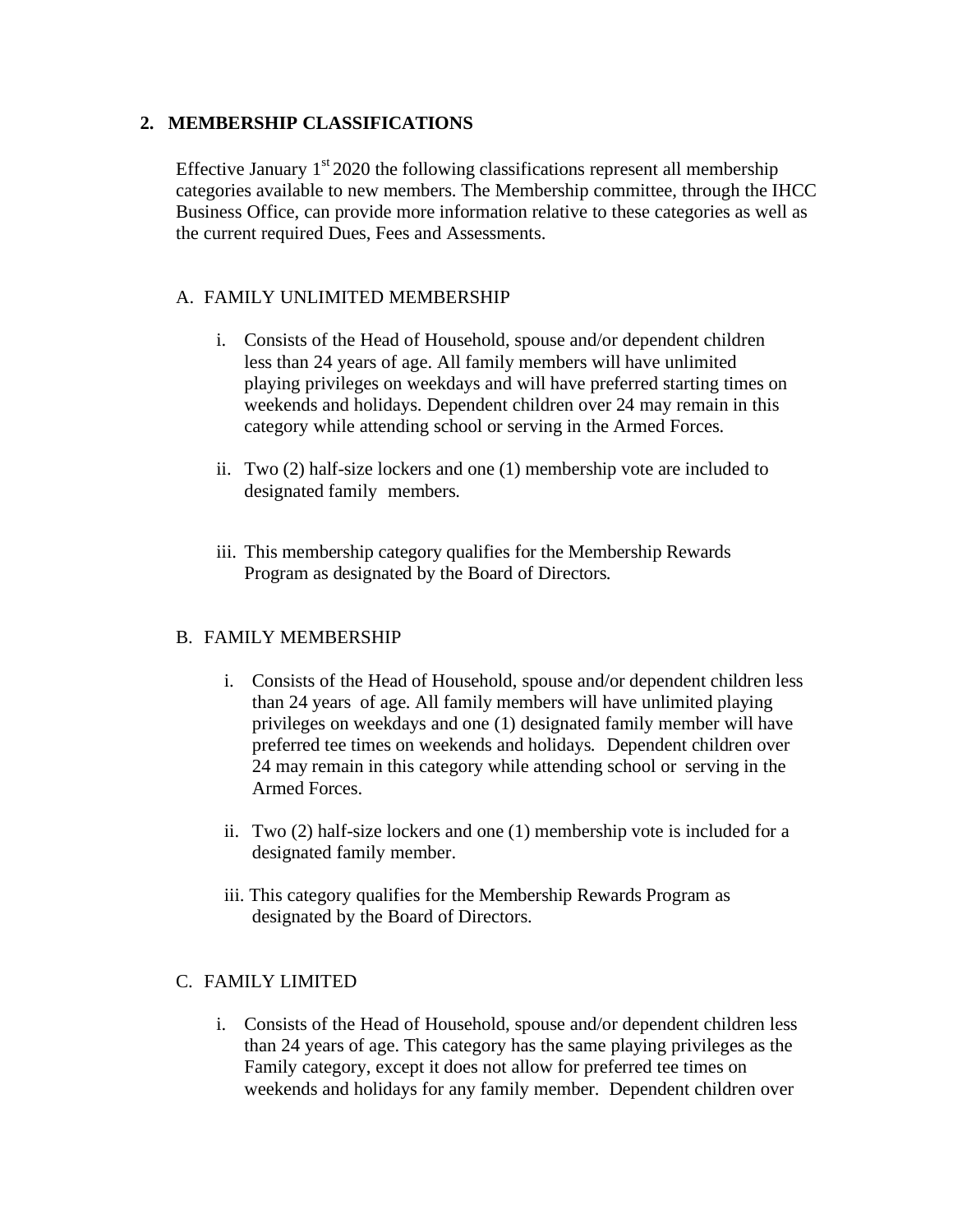24 may remain in this category while attending school or serving in the Armed Forces.

- ii. Two (2) half-size lockers and one (1) membership vote is included for a designated family member.
- iii. This category qualifies for the Membership Rewards Program as designated by the Board of Directors.

#### D. FAMILY YOUNG ADULT

- i. Consists of the Head of Household, spouse and/or dependent children less than 24 years of age. The Head of Household and spouse must be at least eighteen (18) years of age but below thirty-six (36) years of age. All family members will have unlimited playing privileges on weekdays and will have preferred starting times on the weekends and holidays.
- ii. Two (2) half-sized lockers and one (1) membership vote are included to designated family members.

#### E. SINGLE UNLIMITED

- i. Consists of members at least eighteen (18) years of age. This category has unlimited playing privileges on weekdays, weekends and holidays.
- ii. One (1) half-size locker and one (1) membership vote are included.
- iii. This category qualifies for the Membership Rewards Program as designated by the Board of Directors.

#### F. SINGLE LIMITED

- i. Consists of members at least eighteen (18) years of age. This category has playing privileges the same as Single Unlimited, except it does not allow for preferred tee times on weekends and holidays.
- ii. One (1) half-size locker and one (1) membership vote are included.
- iii. This category qualifies for the Membership Rewards Program as designated by the Board of Directors.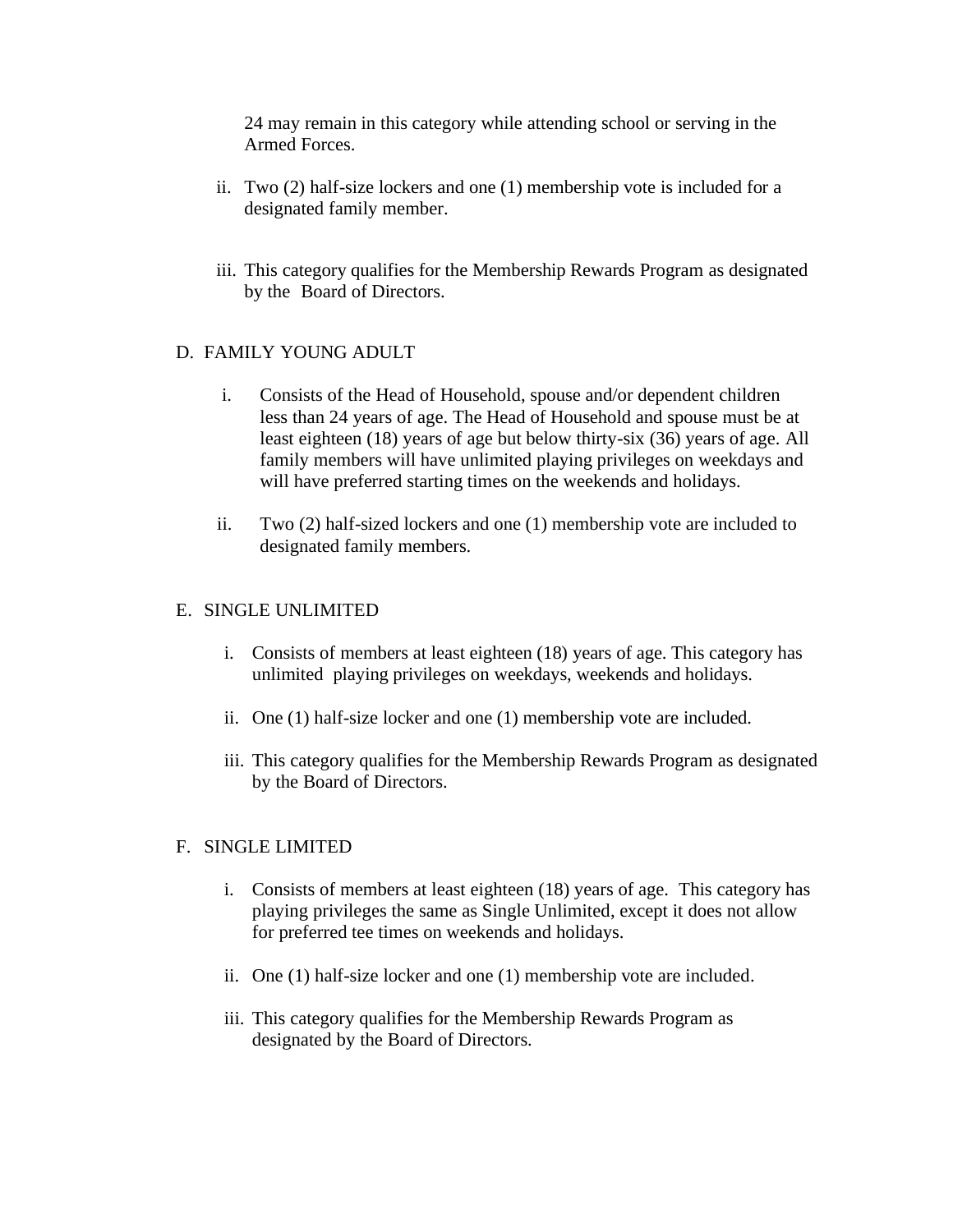# G. WEEKDAY

- i. Consists of members at least eighteen (18) years of age. This category has playing privileges before 12pm on weekdays and does not permit playing privileges on weekends and holidays.
- ii. One (1) half-size locker and one (1) membership vote are included.

# H. YOUNG ADULT

- iii. Consists of members at least eighteen (18) years of age but below thirtysix (36) years of age. This category has unlimited playing privileges on weekdays, weekends and holidays.
- iv. One (1) half-size locker and one (1) membership vote are included.

# I. JUNIOR

- i. Consists of members under the age of twenty-six (26). This category has playing privileges the same as Single Unlimited category, except it does not allow for preferred tee times on weekends and holidays.
- ii. One (1) half-size locker and one (1) membership vote are included.

# J. JUNIOR 1

- i. Consists of members over the age of twenty-six (26) but under the age of twenty-eight (28). These members must have been Junior category members to be eligible to be Junior 1 category members. This category has playing privileges the same as Single Unlimited category, except it does not allow for preferred tee times on weekends and holidays.
- ii. One (1) half-size locker and one (1) membership vote are included.

# K. CORPORATE

Membership in this category is to be held in the name of the corporation, partnership or other business entity. It offers the option of Single Unlimited or Single Limited membership classifications.

This category is subject to the Application and Election procedures set forth in SECTION 4 of this ARTICLE VI.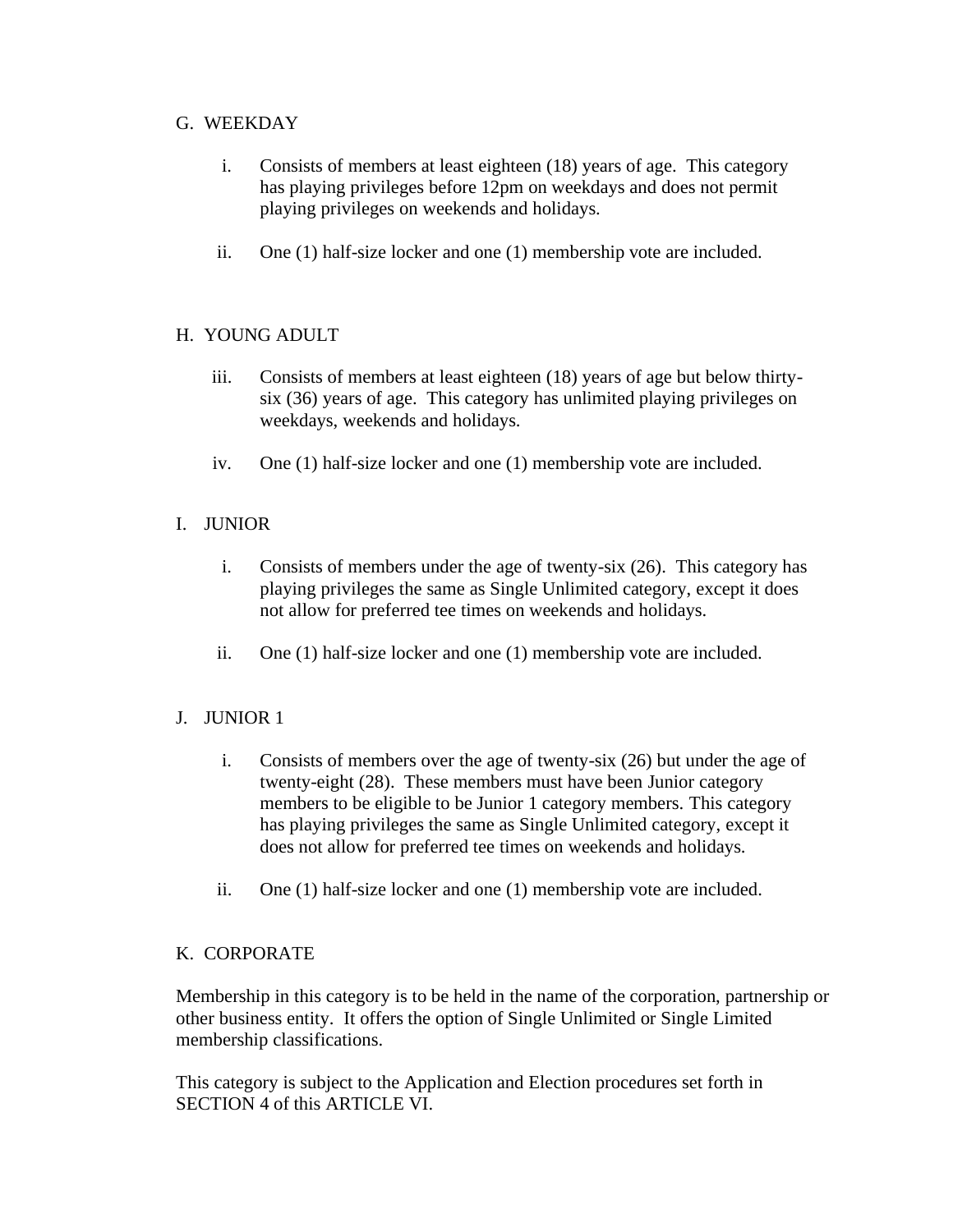# L. OTHER CLASSIFICATIONS

Prior to January 1, 2013 other membership classifications were available to members of the Club. (See Below). Any member in one of these classifications prior to Jan  $1<sup>st</sup>$ 2013 may continue in that classification until resignation of the membership to the Club or no longer qualifies for the particular classification. Effective January 1, 2013 no current member may transfer into or between these classifications.

- Limited Plus
- Junior Legacy
- Legend Family Limited
- Legend Family Unlimited
- Legend Unlimited
- Legend Limited
- Social Membership

# **3. TRANSFER OF MEMBERSHIP**

A member may not transfer their Membership to any other person, family, firm or Corporation.

# **4. APPLICATION AND ELECTION PROCEDURES**

- A. Membership to the Club shall be pursued through an application directed to the Chairman of the Membership Committee. Each application shall be supported in writing by at least two (2) voting Club Members in good standing, unless the Membership Committee waives the sponsor requirement.
- B. Upon application, all applicants are responsible for payment of half of the existing Initiation Fee. Upon acceptance to full membership, the balance of the existing Initiation Fee is due. This fee is determined annually by the Board of Directors. The Initiation Fee is non-refundable. Refunds will be considered in the event of denial of said application.
- C. The Membership Committee shall interview each Candidate and make inquiries regarding financial ability and performance in other organizations.
- D. The Candidate shall be provided with a copy of the Membership Bylaws and shall confirm full understanding and acceptance to the Membership committee.
- E. The Membership Committee shall submit to the Board its recommendations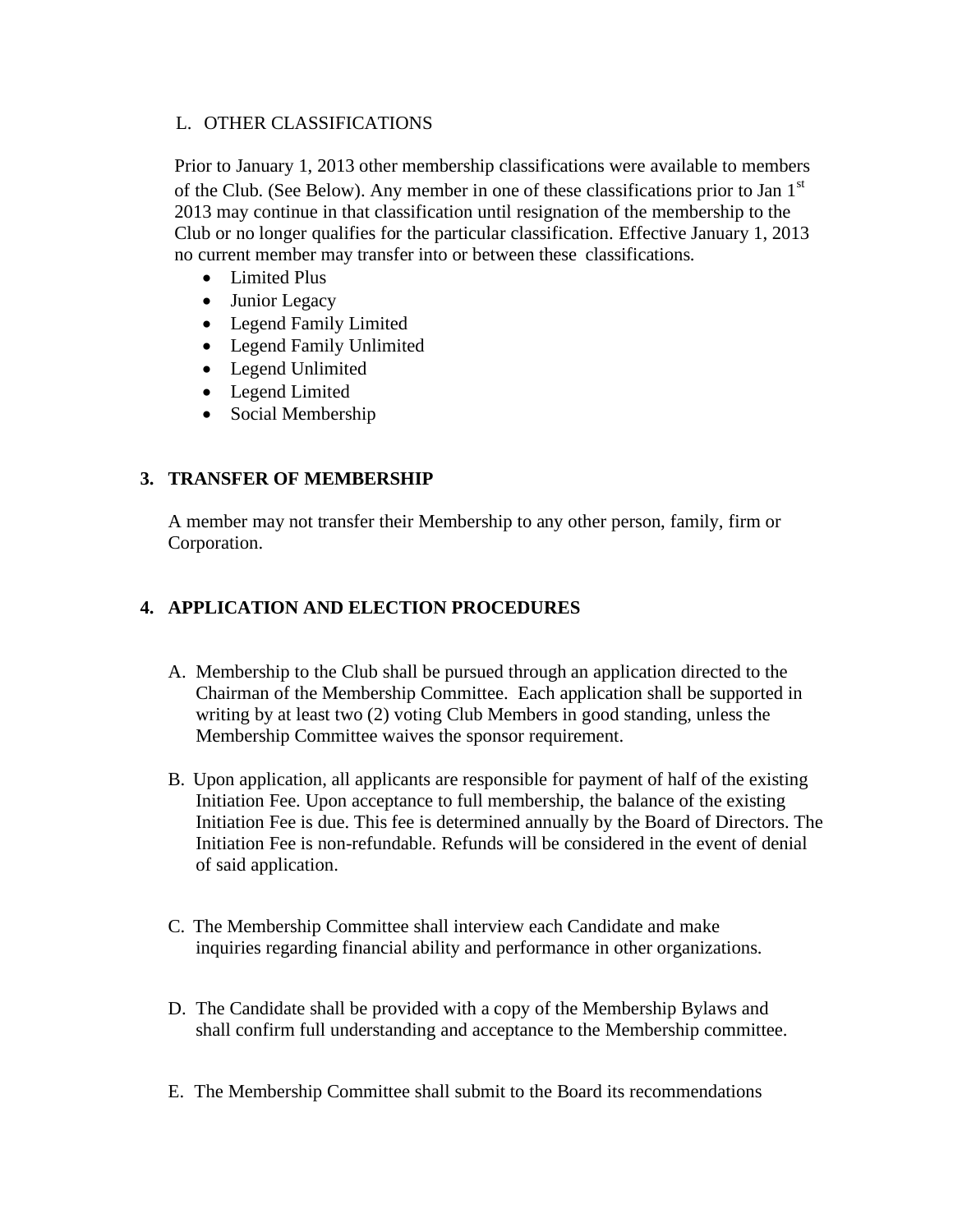concerning such candidate for acceptance.

- F. Applications will be considered for acceptance at the monthly Board of Directors meeting. Election to Membership shall be by a vote of a majority of the Board.
- G. Upon election, each Candidate shall be so notified by the Chairman of the Membership Committee. Upon full payment of Initiation Fee and Dues, they shall become a member in good standing with all rights and privileges thereof.
- H. Membership shall be governed by such Rules of Admission, Retention, Withdrawal, and Expulsion as the Bylaws shall prescribe.
- I. All dues and assessments represent an annual commitment. However, new members' annual dues will be adjusted/reduced the first year based on the month that they join the Club in accordance with the following schedule:

Prorated Schedule for Membership Dues

A new member submitting an application after May  $31<sup>st</sup>$  will be liable only for a percentage of the annual Dues as stated in chart below. The applicant, if accepted, will also be liable for the current Initiation Fee. Should an assessment be imposed after the date the member obtained membership, the new member may be liable for some percentage of the new assessment. This plan supersedes the Annual Commitment aspect of membership until December  $31<sup>st</sup>$  of the year the affected member joined.

| January   | 100% |
|-----------|------|
| February  | 100% |
| March     | 100% |
| April     | 100% |
| May       | 100% |
| June      | 100% |
| July      | 80%  |
| August    | 60%  |
| September | 40%  |
| October   | 20%  |
| November  | 8%   |
| December  | 4%   |
|           |      |

J. Newington Residents are entitled to a 25% discount on Dues and Initiation Fees during the first calendar year of membership only.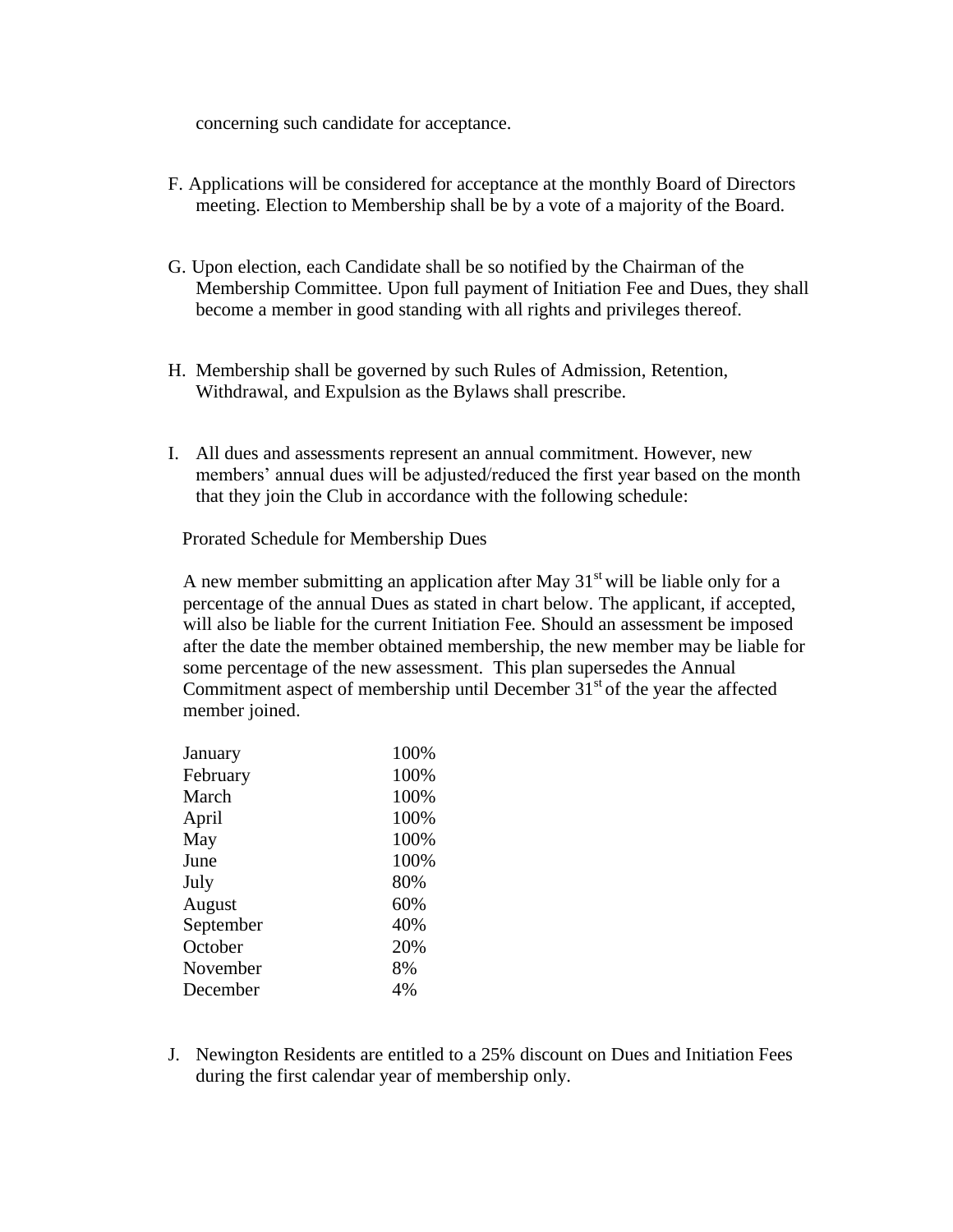#### **5. CONDITIONS OF TERMINATIONS**

If a Membership is terminated by death, consideration will be given to reducing or removing the liability for dues for the remainder of the calendar year.

# **6. SUSPENSION AND EXPULSION**

- A. The conduct of any member or guest of the Club shall, at all times on the Club premises, be proper and fitting in accordance with the Rules of the Club. The President will convene a committee made up of three (3) members of the Board to review all written complaints lodged against members. After investigation, the committee shall make recommendations to the Board of Directors for approval.
- B. Upon written complaint, on which disciplinary action for cause has been approved by the Board, the cited member or members shall be entitled to a notice and receive a hearing before the Board of Directors if they so desire. The term "Cause" for purposes herein shall include, but not be limited to, disorderly conduct at the Club and conduct endangering the good order, welfare or character of the Club. The Board of Directors is authorized for cause, in its sole and absolute discretion, to suspend, expel, or otherwise discipline any member.
- C. No Member can be suspended or expelled from the Club without approval of a majority vote of the Board of Directors, and such suspension or expulsion shall be final. A Member expelled for any reason, financial or otherwise, may make written petition to the Board of Directors for reinstatement at any time subsequent to expulsion. The Board of Directors, by similar vote, may rescind such action and reinstate the member at its discretion.
- D. Suspension, however, shall not relieve a member of any financial obligation to the Club, but merely suspends all the Member's privileges to the use of all Club facilities. Remaining annual dues are required to be paid in full upon suspension or expulsion.

#### **7. REINSTATEMENT OF MEMBERSHIP**

Any person whose Membership at Indian Hill Country Club was terminated by resignation while in good standing, may be reinstated to the same class of membership or membership of their choice during the calendar year following the effective date of the resignation. The reinstated member will be liable for that calendar year's full Dues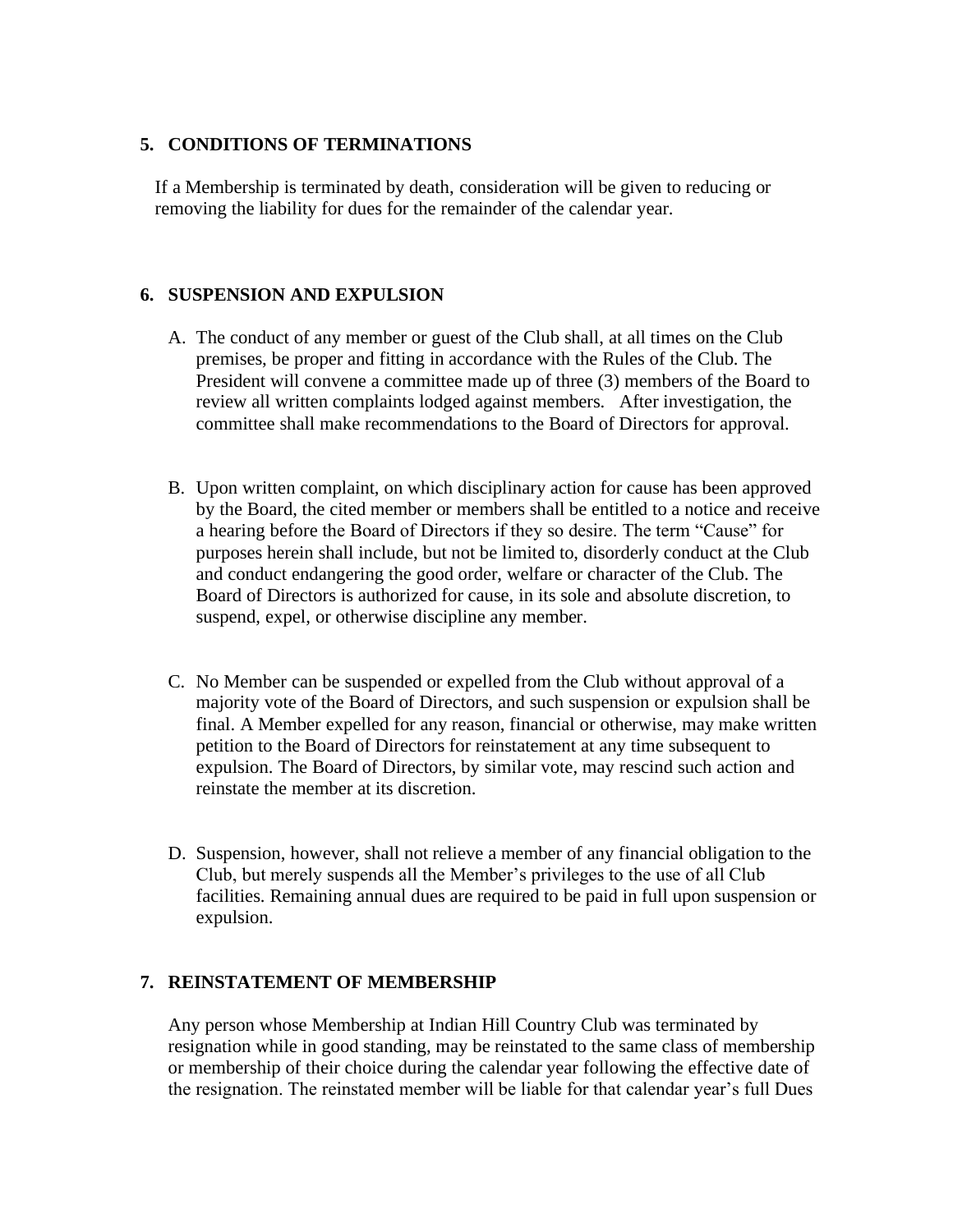and all assessments. If a member resigns for a full calendar year, they must reapply for membership and be subject to the prevailing Initiation Fee.

# **8. GUEST PRIVILEGES**

The Golf Committee shall be responsible for enforcing, reviewing, and disciplining any member or guest found to be abusing guest privileges. No guest shall be allowed golf privileges for more than two (2) times per month, regardless of how many members may introduce the guest. The current green fees are applicable to all guests.

- A. TOURNAMENTS No member may be a guest of another member.
- B. WEEKEND & HOLIDAYS One (1) guest per member.

#### **9. DUES**

Membership at IHCC is based on a full calendar year. Dues for the entire year are due in January. However, the Club offers a payment schedule of twelve (12) monthly payments for the convenience of its Members. The twelve (12) month payment schedule runs from January1st through December 31st.

A. Credit Card Policy

All Dues and Charges may be paid with credit cards acceptable to the Club.

Members may elect to have their monthly charges automatically charged to a credit card. If a member elects to pay by credit card the charge will automatically take place on the  $15<sup>th</sup>$  of each month for the prior month's charges.

Whether or not a Member elects to have their credit card automatically billed monthly, all Members must have a valid card on file with the IHCC Business Office. This card will only be charged in the event a Member's account goes past due in accordance with ARTICLE VI, SECTION 10.

The club will pay for credit card processing fees for Member's charges. Any other nonprocessing credit card fees (e.g. Chargeback's) will be charged to the Members account.

# **10. DELINQUENT POLICY**

Dues, Charges and Assessments will be billed on the  $1<sup>st</sup>$  of each month and must be paid by the  $20<sup>th</sup>$  of the Month. Delinquents will be posted if current charges are not received by the  $25<sup>th</sup>$  of the month and a Late Fee of 3% of the total indebtedness will be charged to the Member's account. If the Member's account remains delinquent for one (1) month, the Club will charge the Member's credit card on file. If the attempted charge is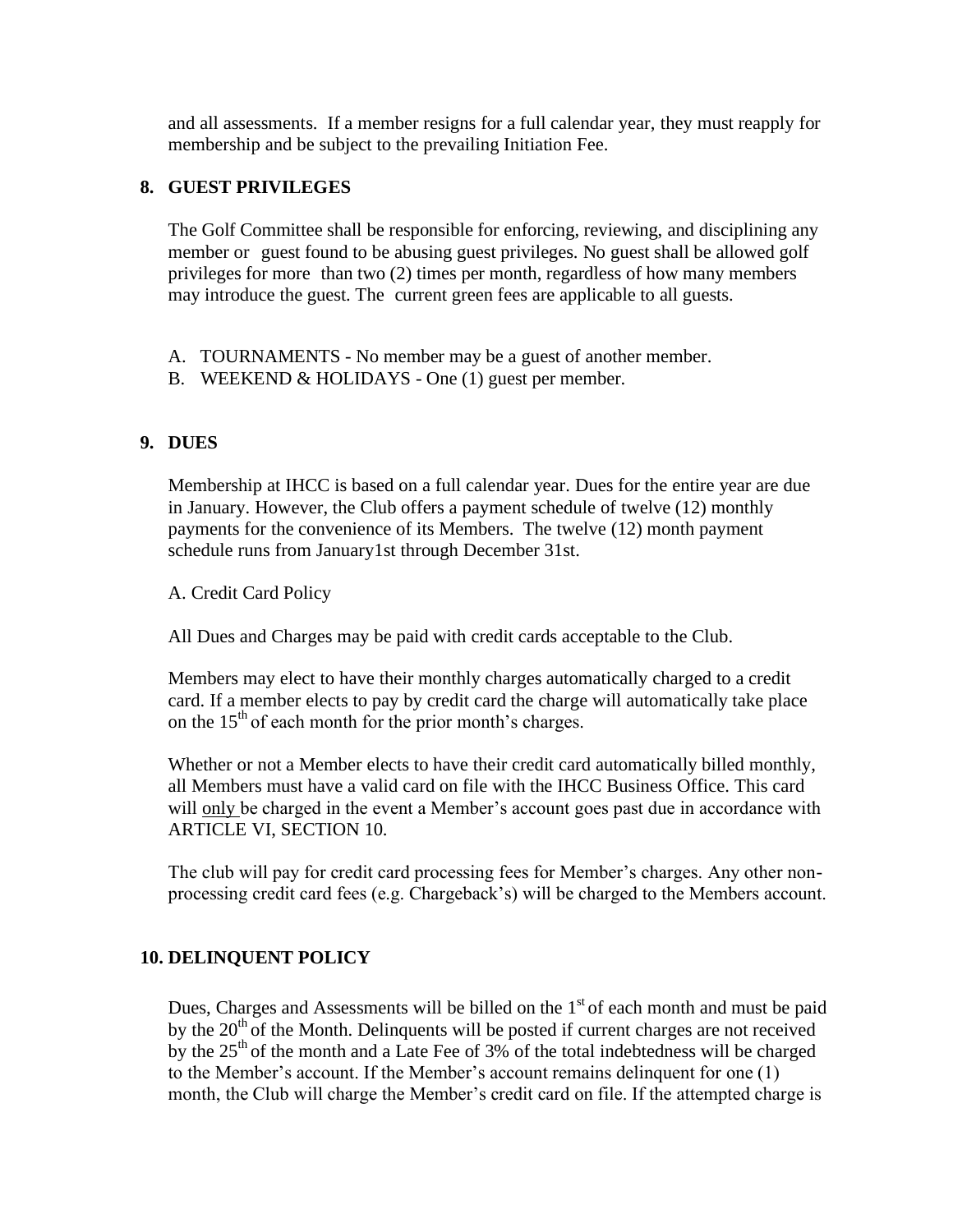unsuccessful, and the account remains delinquent after two (2) months, all Club privileges will be suspended. The Pro Shop, Restaurant, and Golf Chairman will be notified of the Member's suspension and will enforce such suspension. If the account remains past due for three (3) consecutive months, a registered letter signed by the Treasurer will be sent terminating the Membership. If the member does not pay the full indebtedness within 15 days, the account will be turned over the Club's Attorney for collection. Suspension or termination shall not relieve the Member of any financial obligation to the Club and the Member shall be liable for any costs incurred in effecting collection including reasonable Attorney and Court Fees. The Treasurer will enforce this policy.

#### **11. LEAVE OF ABSENCE POLICY**

Any Member in good standing may apply to the Membership Committee in writing to request a Leave of Absence. The Board of Directors shall review, discuss, and vote on the application. Consideration will be given to reducing or removing the liability for dues for a portion or remainder of the calendar year for serious medical, financial, or relocation problems. The Membership Committee will notify the Member in writing of the Board's decision. Applications for Leave of Absence will not be accepted after August 31 in any calendar year. If a Leave of Absence continues to the end of a calendar year, for the following year the Member must reactivate his membership, resign, or request a continuance of the Leave of Absence. This process would be repeated at the end of each calendar year. A Member who elects to continue the Leave of Absence and requests to be reactivated during the year will be required to pay full dues retroactive to the beginning of the year. A Member who elects to be absent for the full year will not be obligated to pay dues.

Golfing privileges are suspended for those on Leave of Absence with two exceptions: 1). Newington residents who are on Leave of Absence may play golf under the terms of the Lease between IHCC and the Town of Newington and 2). the Membership Chairman approves that a member on LOA can play as a guest, paying guest fees in accordance. If a Leave of Absence is not granted, the Member shall continue to be liable for all charges.

All granted Leaves of Absence will, upon acceptance of request for reinstatement, be placed on the existing waiting list and will be given preference over all other Members on said waiting list. However, any member who has been granted a Leave of Absence because of serious medical reasons and re-applies for reinstatement because of recovery may, at the sole discretion of the Board of Directors, be reinstated for full golfing privileges.

#### **12. RESIGNATION POLICY**

All dues and assessments represent an annual commitment. Resignations during the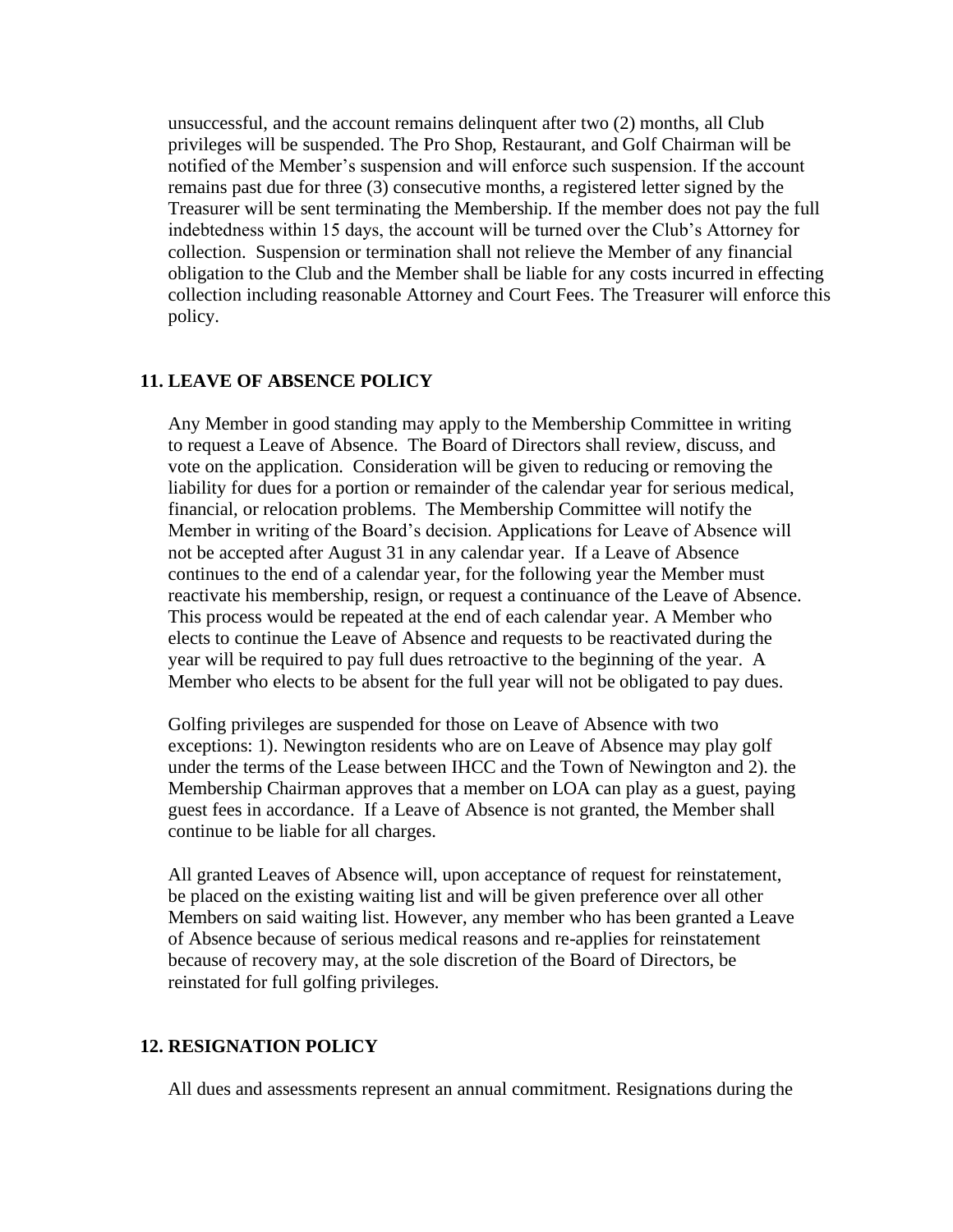year do not eliminate the obligation to annual payment, or the obligation to pay any special assessment in force at the time of resignation.

Indian Hill Country Club allows a Member to pay dues over a twelve (12) month period. This accommodation is offered for the convenience of the Members.

All requests for resignation of Membership from Indian Hill Country Club must be submitted before December 1st of each year and shall be considered effective only upon total payment of all dues and liabilities to the Club.

#### **13. CHANGE IN CLASSIFICATION**

Request for a change in classification must be submitted in writing to the Membership Committee, listing the reason for the request. Forms for reclassification are available at the IHCC office. All changes must be voted on by the Board of Directors. The Membership Chairman will notify the Member in writing of the Board's decision. If the request is granted, the new dues will be reflected in the next month's billing.

# **14. WAITING LIST PROCEDURE**

First to be accepted to full Membership, as openings are available:

- 1. Members currently on Leave of Absence.
- 2. Applicants currently included in a Family Membership who are now applying for Membership in their own name.
- 3. New Applicants.

When an opening occurs for a waiting list, the Initiation Fee for which they will be liable will be calculated at whatever rate was in force at the time of the application, as long as they gave their notice of their intent to become full Members at the time of application.

#### **15. LOCKERS**

All Membership classifications are entitled to one (half-sized) locker, with the exception of Family Categories which are entitled to two half-sized size lockers. Since we have only 100 full sized lockers, the office maintains a waiting list and will assign lockers as they become available. Full size lockers are assigned at an additional cost per year.